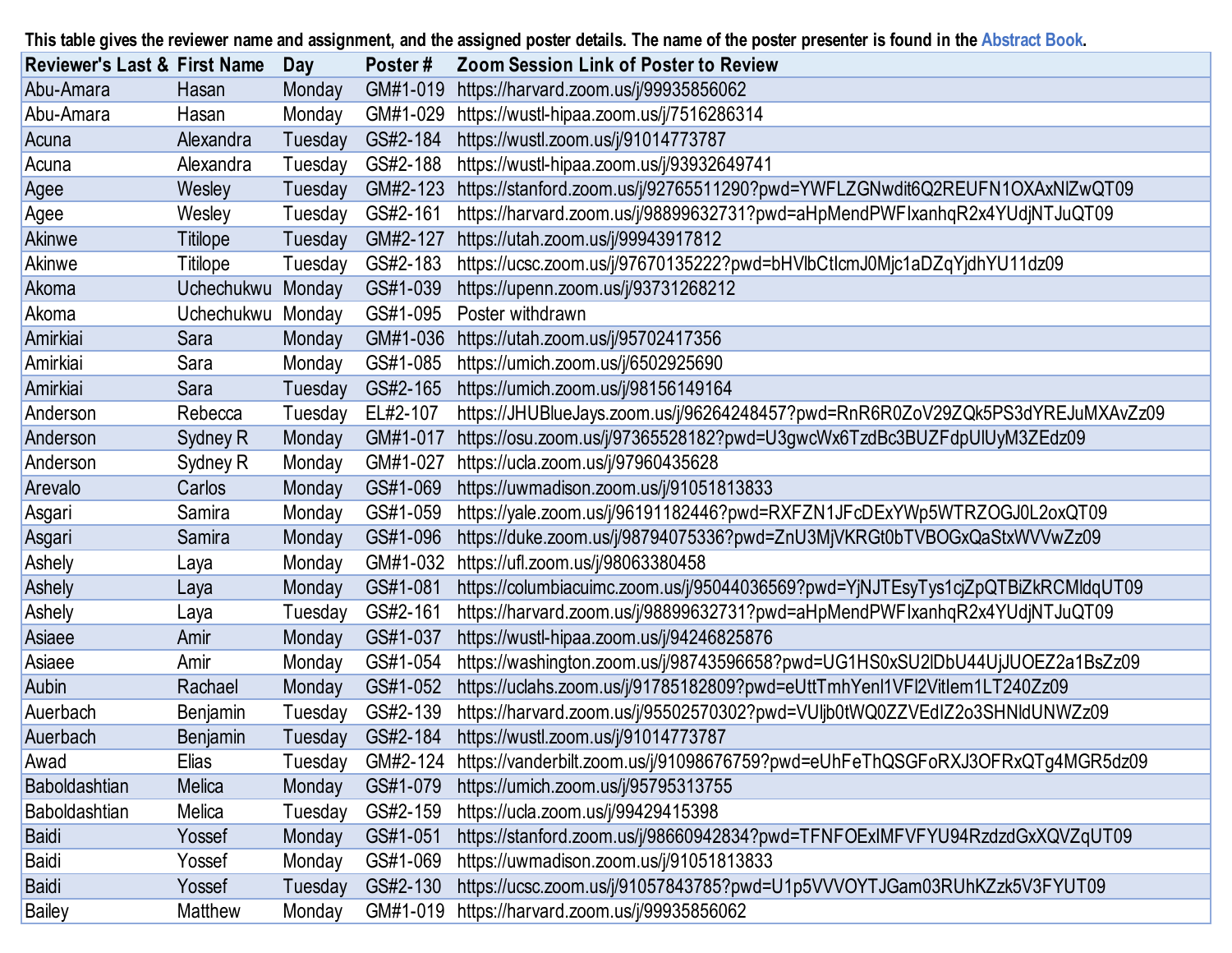| <b>Bailey</b>    | <b>Matthew</b>   | Monday  | GS#1-098 | https://princeton.zoom.us/j/99069959677                                          |
|------------------|------------------|---------|----------|----------------------------------------------------------------------------------|
| <b>Baldridge</b> | Dustin           | Tuesday | GM#2-112 | https://umich.zoom.us/j/94505741710                                              |
| <b>Baldridge</b> | <b>Dustin</b>    | Tuesday | GS#2-201 | https://ucsd.zoom.us/j/4485151050                                                |
| <b>Becerra</b>   | <b>Basheer</b>   | Monday  | GM#1-016 | https://wustl-hipaa.zoom.us/j/94710123363?pwd=ZmV5QzFLc3o5VkdxOEJDSFpTc0JTZz09   |
| <b>Becerra</b>   | <b>Basheer</b>   | Monday  | GS#1-099 | https://us02web.zoom.us/j/9771642034?pwd=TTNJUVZ6U0dwSWlxc0ZxbG9lK1VXZz09        |
| Bergman          | Abby             | Monday  | GS#1-057 | https://washington.zoom.us/j/91641727766                                         |
| Bihlmeyer        | Nathan           | Monday  | GM#1-017 | https://osu.zoom.us/j/97365528182?pwd=U3gwcWx6TzdBc3BUZFdpUlUyM3ZEdz09           |
| <b>Birren</b>    | <b>Bruce</b>     | Monday  | GM#1-034 | https://bcm.zoom.us/j/6890500958                                                 |
| Blackbear        | Jared            | Monday  | EL#1-003 | https://umich.zoom.us/j/98269963591                                              |
| <b>Blackbear</b> | Jared            | Monday  | EL#1-011 | https://utah-health.zoom.us/j/97177967504?pwd=Z1FIVEZtUnBOTkEvZ1g5OEEzT0ZrUT09   |
| <b>Blackbear</b> | Jared            | Tuesday | EL#2-107 | https://JHUBlueJays.zoom.us/j/96264248457?pwd=RnR6R0ZoV29ZQk5PS3dYREJuMXAvZz09   |
| <b>Blackbear</b> | Jared            | Tuesday | EL#2-108 | https://stanford.zoom.us/j/95701330635?pwd=QkEvTWxTSERHNUcrRnNLOTFGc3Zldz09      |
| Blanchard        | Jessica          | Monday  | EL#1-014 | https://stanford.zoom.us/j/94764174785?pwd=L3dSRFJGTINsMGx5T3M2ODI0VXR1Zz09      |
| <b>Boehnke</b>   | Michael          | Monday  | GS#1-084 | https://wustl.zoom.us/j/97733923236                                              |
| <b>Boehnke</b>   | Michael          | Tuesday | GS#2-178 | https://pennmedicine.zoom.us/j/94293060197                                       |
| <b>Boehnke</b>   | Michael          | Tuesday | GS#2-192 | https://uiowa.zoom.us/j/94474059087?pwd=MU1oZmlKUIY0ZXBDclQyQjBuYmFIQT09         |
| <b>Boltz</b>     | Toni             | Monday  | GS#1-063 | https://washington.zoom.us/j/97070673997                                         |
| <b>Bondhus</b>   | Leroy            | Tuesday | GS#2-151 | https://stanford.zoom.us/j/98895825321?pwd=OG8xYm44cU4xOFJxQjRtTINSZDk5QT09      |
| <b>Bondhus</b>   | Leroy            | Tuesday | GS#2-196 | https://princeton.zoom.us/j/4920768166                                           |
| <b>Bonham</b>    | Vence            | Monday  | EL#1-010 | https://stanford.zoom.us/j/92420796701?pwd=b3pBRENVcmNxK2FMajJ6aElpeVIzUT09      |
| <b>Bonham</b>    | Vence            | Monday  | EL#1-012 | https://bcm.zoom.us/j/95817009539?pwd=MEk3akJCbTdnbFpMaTJVUzEyUGZCUT09           |
| Bonomi           | Luca             | Monday  | GM#1-025 | https://utah.zoom.us/j/97441670503                                               |
| <b>Bonomi</b>    | Luca             | Monday  | GS#1-098 | https://princeton.zoom.us/j/99069959677                                          |
| <b>Bose</b>      | Arpita           | Monday  | GS#1-070 | https://umich.zoom.us/j/97258745222                                              |
| <b>Bose</b>      | Arpita           | Tuesday | GS#2-163 | https://umich.zoom.us/j/9614898571                                               |
| <b>Bose</b>      | Arpita           | Tuesday | GS#2-178 | https://pennmedicine.zoom.us/j/94293060197                                       |
| <b>Boutom</b>    | Sarah            | Tuesday | GS#2-170 | https://pennmedicine.zoom.us/j/98786819033?pwd=L01qeFRIVDFkTW5rTXBpWkFrNkFnZz09  |
| <b>Boutom</b>    | Sarah            | Tuesday | GS#2-196 | https://princeton.zoom.us/j/4920768166                                           |
| <b>Boyer</b>     | Joy              | Tuesday | EL#2-106 | https://umich.zoom.us/j/99324132964                                              |
| <b>Boyle</b>     | Gabriel          | Monday  | GS#1-081 | https://columbiacuimc.zoom.us/j/95044036569?pwd=YjNJTEsyTys1cjZpQTBiZkRCMldqUT09 |
| <b>Bradley</b>   | A'Doriann        | Monday  | GS#1-048 | https://ucla.zoom.us/j/6851313469                                                |
| <b>Bradley</b>   | A'Doriann        | Monday  | GS#1-050 | https://washington.zoom.us/j/96455700059                                         |
| <b>Bradley</b>   | <b>A'Doriann</b> | Tuesday | GS#2-129 | https://bcm.zoom.us/j/91422393747?pwd=TzRPYk1QYkZpMTFUWFRkdUFiejRWUT09           |
| <b>Brennan</b>   | Marie-Luise      | Monday  | GM#1-023 | https://uclahs.zoom.us/j/92821407978                                             |
| <b>Brent</b>     | Michael          | Monday  | GS#1-063 | https://washington.zoom.us/j/97070673997                                         |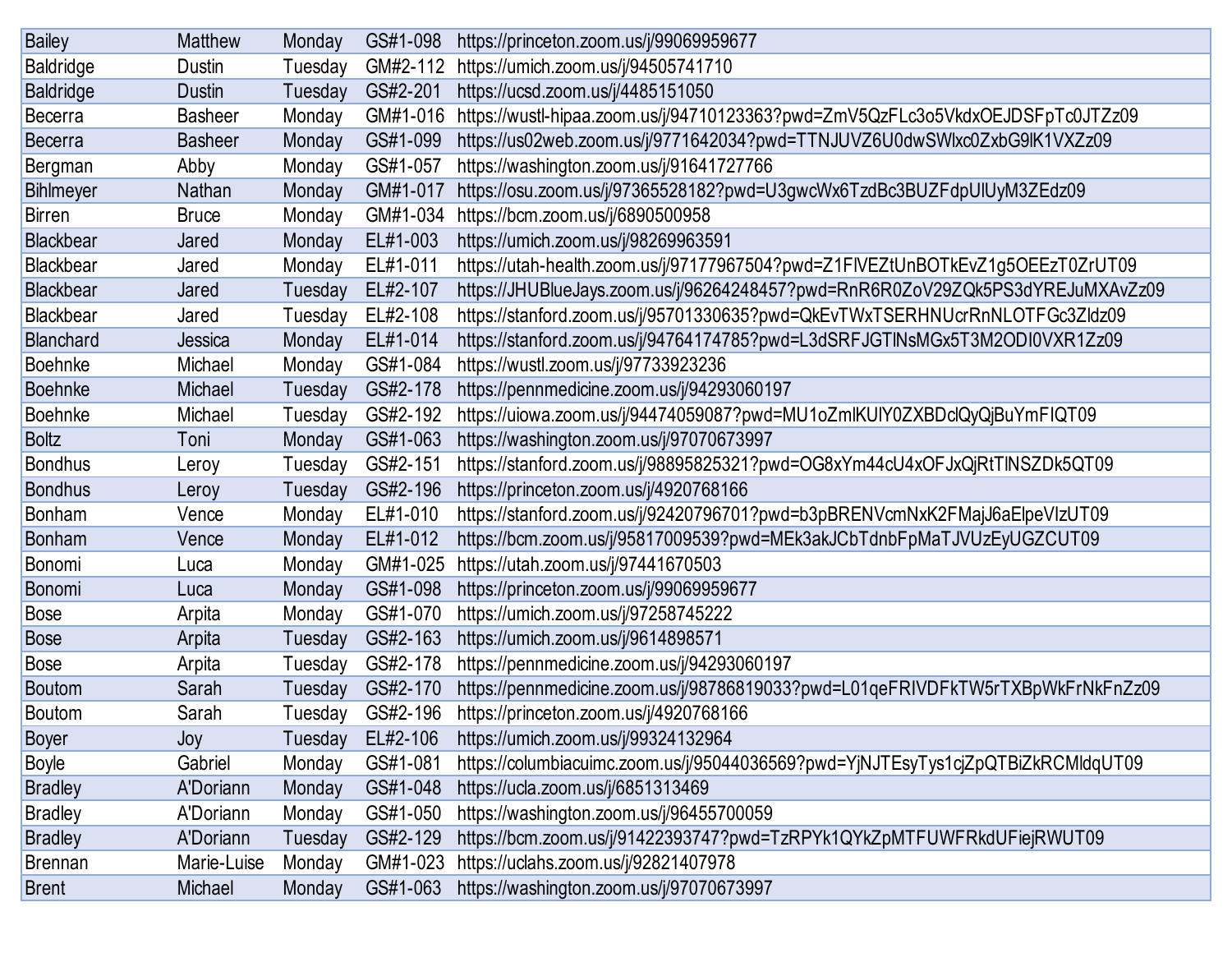| <b>Brent</b>     | Michael   | Tuesday | GS#2-155 | https://umich.zoom.us/j/91605027892                                               |
|------------------|-----------|---------|----------|-----------------------------------------------------------------------------------|
| <b>Brent</b>     | Michael   | Tuesday | GS#2-171 | https://ucsc.zoom.us/j/95194201016?pwd=MHgwWFVueXNveC9USnBpdXlSYnFqUT09           |
| Brito de Andrade | Debora    | Monday  | GS#1-078 | https://stanford.zoom.us/j/97351831281?pwd=MEVvUVBiV3ZScTJjVIVXMjdKdzVTZz09       |
| <b>Brody</b>     | Lawrence  | Monday  | EL#1-009 | https://washington.zoom.us/j/96409961832?pwd=MIJtdnZjNnRVdDE3dVFPaW5jOTFuZz09     |
| <b>Brooks</b>    | Angela    | Monday  | GS#1-064 | https://us02web.zoom.us/j/88054245219?pwd=RkFsVzQ1T01NRm9KVnFGMHlhRWdUdz09        |
| <b>Brooks</b>    | Angela    | Tuesday | GS#2-157 | https://stanford.zoom.us/j/91926390952?pwd=a00wTlgrYjZQditlcnRRbmtVcFJVUT09       |
| <b>Brooks</b>    | Angela    | Tuesday | GS#2-172 | https://umich.zoom.us/j/99101394734                                               |
| <b>Brunette</b>  | Gregory   | Monday  | GS#1-100 | https://washington.zoom.us/j/98489701602                                          |
| <b>Bucan</b>     | Maja      | Monday  | GS#1-056 | https://wustl.zoom.us/j/96828805771?pwd=eGlYdXhEU201ald3Q3gwNll1dFZKdz09          |
| <b>Bucan</b>     | Maja      | Tuesday | GS#2-163 | https://umich.zoom.us/j/9614898571                                                |
| <b>Bult</b>      | Carol     | Monday  | GS#1-073 | https://berkeley.zoom.us/j/91485727011                                            |
| <b>Bult</b>      | Carol     | Tuesday | GS#2-166 | https://broadinstitute.zoom.us/j/94112667726?pwd=ajBFUEh0MkUxQWVzcW5GZXppZTk1UT09 |
| <b>Bult</b>      | Carol     | Tuesday | GS#2-181 | https://pennmedicine.zoom.us/j/98585467990                                        |
| <b>Burke</b>     | David     | Monday  | GS#1-083 | https://uwmadison.zoom.us/j/98021857967?pwd=T3kvUTZSeWt1RnhGcjVRRW1xSVd5QT09      |
| <b>Burke</b>     | David     | Tuesday | GS#2-177 | https://washington.zoom.us/j/94460004194                                          |
| <b>Burke</b>     | David     | Tuesday | GS#2-190 | https://ucla.zoom.us/j/95395607437                                                |
| <b>Butka</b>     | Emily     | Monday  | GS#1-087 | https://berkeley.zoom.us/j/94143979933?pwd=bnhkUkhwLzRDZnNyK1RaZ1l3cVJCUT09       |
| Cahill           | Eileen    | Monday  | GS#1-085 | https://umich.zoom.us/j/6502925690                                                |
| Cahill           | Eileen    | Tuesday | GS#2-179 | https://broadinstitute.zoom.us/j/99227687937?pwd=Z0lpYmdNSzREUFRsR0xRUVdBNnBIZz09 |
| Cahill           | Eileen    | Tuesday | GS#2-193 | https://wustl.zoom.us/j/96376248427?pwd=eUJMQWR4eWtrM09VQVArVmRZdVZ1Zz09          |
| Callahan         | Katharine | Tuesday | EL#2-008 | https://zoom.us/j/99231328284                                                     |
| Camilli          | Sara      | Monday  | GS#1-053 | https://columbiacuimc.zoom.us/j/96358626365?pwd=OXBtWWZkN0FKMno0SGNIT1ZUQkFSZz09  |
| Campbell         | Kyle      | Tuesday | GS#2-157 | https://stanford.zoom.us/j/91926390952?pwd=a00wTlgrYjZQditlcnRRbmtVcFJVUT09       |
| Campbell         | Kyle      | Tuesday | GS#2-201 | https://ucsd.zoom.us/j/4485151050                                                 |
| Campbell         | Tiffany   | Tuesday | GM#2-126 | https://ufl.zoom.us/j/91332971333?pwd=VVN3QXpydm1CMUx2cTI5MDdvNnFXdz09            |
| Carter           | Grace     | Monday  | GS#1-047 | https://washington.zoom.us/j/99483958372                                          |
| Carter           | Grace     | Monday  | GS#1-103 | https://pennmedicine.zoom.us/j/2597721244?pwd=VUhWWIJDdjZSdjFGeWszc2FJcE94QT09    |
| Chadwick         | Lisa      | Monday  | GS#1-080 | https://wustl.zoom.us/j/95271154065                                               |
| Chadwick         | Lisa      | Monday  | GS#1-099 | https://us02web.zoom.us/j/9771642034?pwd=TTNJUVZ6U0dwSWlxc0ZxbG9lK1VXZz09         |
| Chadwick         | Lisa      | Tuesday | GS#2-193 | https://wustl.zoom.us/j/96376248427?pwd=eUJMQWR4eWtrM09VQVArVmRZdVZ1Zz09          |
| Chakraborty      | Meenakshi | Monday  | GS#1-064 | https://us02web.zoom.us/j/88054245219?pwd=RkFsVzQ1T01NRm9KVnFGMHlhRWdUdz09        |
| Chakraborty      | Meenakshi | Monday  | GS#1-068 | https://harvard.zoom.us/j/92020687097?pwd=NjMrdVNiellHTzBtRTFDYVZRV2ZUdz09        |
| Chakraborty      | Meenakshi | Tuesday | GS#2-147 | https://wustl.zoom.us/j/5865397983?pwd=K1pGdkx5TFBIelBZT2dlanJsK1RJUT09           |
| Chambers         | Michael   | Monday  | GS#1-047 | https://washington.zoom.us/j/99483958372                                          |
| Chambers         | Michael   | Monday  | GS#1-056 | https://wustl.zoom.us/j/96828805771?pwd=eGlYdXhEU201ald3Q3gwNll1dFZKdz09          |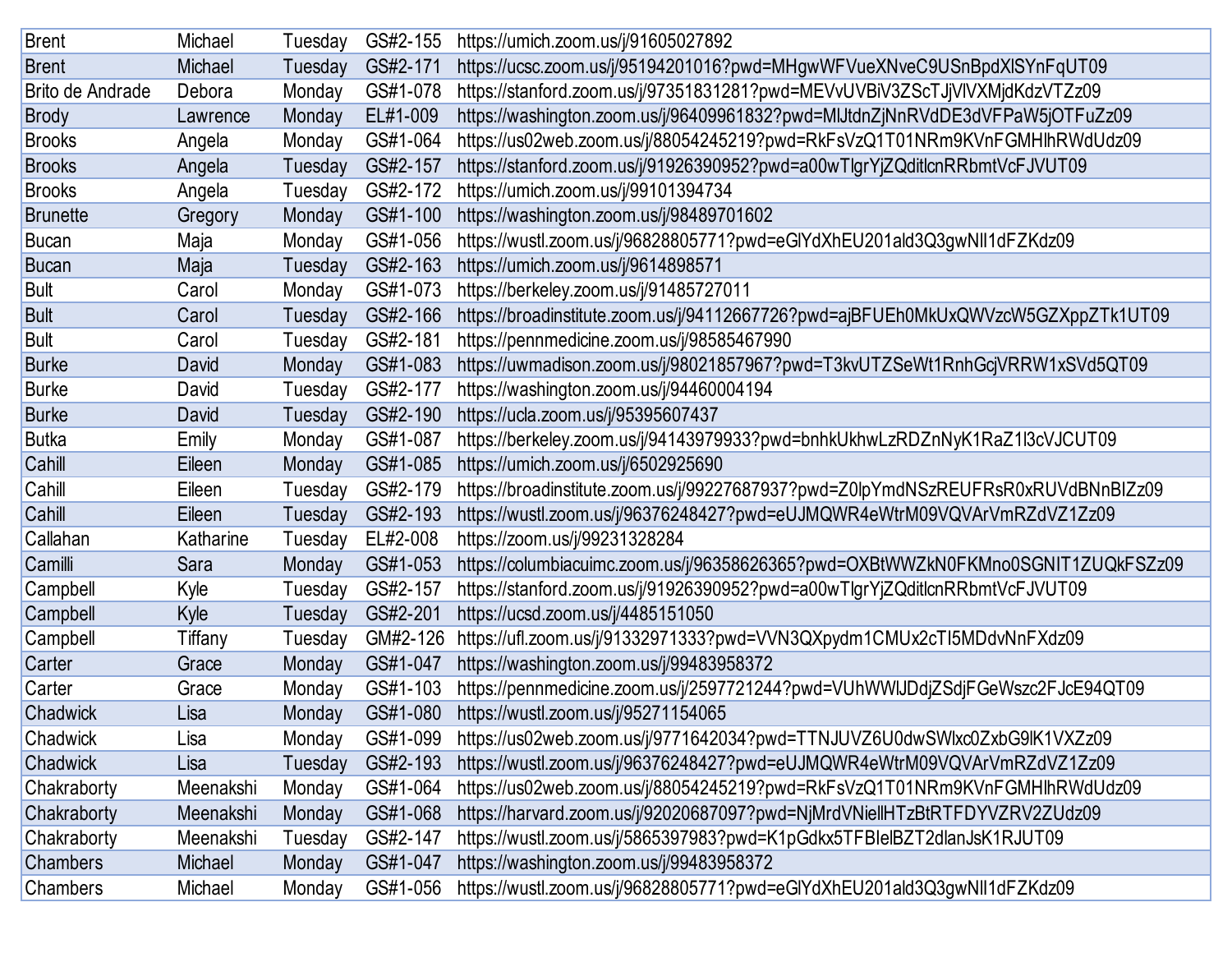| Chamorro    | Marco          | Monday  | GS#1-076 | https://usc.zoom.us/j/93576479921?pwd=MTBGNnZCdzJOOU5SWWwrNy9wdTd3Zz09            |
|-------------|----------------|---------|----------|-----------------------------------------------------------------------------------|
| Chamorro    | Marco          | Tuesday | GS#2-155 | https://umich.zoom.us/j/91605027892                                               |
| Chardon     | Florence       | Tuesday | GS#2-164 | https://pennmedicine.zoom.us/j/98893191971?pwd=Vzg4NEFNSFFhYWQrL3FOcTlldTFtZz09   |
| Chardon     | Florence       | Tuesday | GS#2-191 | https://umich.zoom.us/j/95608806606                                               |
| Chen        | Chun-Kan       | Tuesday | GS#2-173 | https://utah.zoom.us/j/94379745465                                                |
| Chen        | Chun-Kan       | Tuesday | GS#2-188 | https://wustl-hipaa.zoom.us/j/93932649741                                         |
| Chiang      | David          | Monday  | GS#1-040 | https://uclahs.zoom.us/j/96549154946                                              |
| Chiang      | David          | Monday  | GS#1-056 | https://wustl.zoom.us/j/96828805771?pwd=eGlYdXhEU201ald3Q3gwNlI1dFZKdz09          |
| Chinery     | <b>Barbara</b> | Monday  | GS#1-050 | https://washington.zoom.us/j/96455700059                                          |
| Chinery     | <b>Barbara</b> | Monday  | GS#1-087 | https://berkeley.zoom.us/j/94143979933?pwd=bnhkUkhwLzRDZnNyK1RaZ1l3cVJCUT09       |
| Chinery     | <b>Barbara</b> | Tuesday | GS#2-130 | https://ucsc.zoom.us/j/91057843785?pwd=U1p5VVVOYTJGam03RUhKZzk5V3FYUT09           |
| Chiu        | Alec           | Monday  | EL#1-012 | https://bcm.zoom.us/j/95817009539?pwd=MEk3akJCbTdnbFpMaTJVUzEyUGZCUT09            |
| Chiu        | Alec           | Monday  | GS#1-060 | https://wustl.zoom.us/j/98291769889?pwd=ZUIvRlphV0RUM29uSmx2VkNUMzVuZz09          |
| Christensen | Kurt           | Monday  | GM#1-016 | https://wustl-hipaa.zoom.us/j/94710123363?pwd=ZmV5QzFLc3o5VkdxOEJDSFpTc0JTZz09    |
| Christensen | Kurt           | Monday  | GS#1-095 | Poster withdrawn                                                                  |
| Chung       | Wendy          | Monday  | GM#1-030 | https://uab.zoom.us/j/95177258277                                                 |
| Chung       | Wendy          | Tuesday | GM#2-115 | https://ucsd.zoom.us/j/95011706155?pwd=M2kraWNFUHRpeHFrRU1jTTZ0MHZIUT09           |
| Ciotlos     | Dan            | Monday  | GM#1-035 | https://broadinstitute.zoom.us/j/98051788864?pwd=QlpKbzZQeDc4ckdSbFIWQlgxY3hSdz09 |
| Ciotlos     | Dan            | Monday  | GS#1-089 | https://harvard.zoom.us/j/98907970588?pwd=NU1XelB5anZXK2xiaG1JOURQRS9VUT09        |
| Ciotlos     | Dan            | Tuesday | GS#2-170 | https://pennmedicine.zoom.us/j/98786819033?pwd=L01qeFRIVDFkTW5rTXBpWkFrNkFnZz09   |
| Cirincione  | Ann            | Tuesday | GS#2-143 | https://partners.zoom.us/j/89771950987                                            |
| Cirincione  | Ann            | Tuesday | GS#2-189 | https://stanford.zoom.us/j/93450683932?pwd=czR3V3RTcmk3VWdsdjNodmNweHBFZz09       |
| Cisar       | Cecilia        | Monday  | GM#1-024 | https://stanford.zoom.us/j/95797806107?pwd=aDFKeG9raUNHTmh1aUdGcGpsM1dXZz09       |
| Cisar       | Cecilia        | Monday  | GS#1-066 | https://pennmedicine.zoom.us/j/94963485639?pwd=dXlrc3JNUWdNR1RNNU10bG1mdWNEQT09   |
| Cohen       | <b>Barak</b>   | Monday  | GS#1-082 | https://uwmadison.zoom.us/j/95418068147                                           |
| Cohen       | <b>Barak</b>   | Tuesday | GS#2-176 | https://stanford.zoom.us/j/97226696999?pwd=b3NoRUN2ckk4ZDJ4cjR1czY4LzQxdz09       |
| Cohen       | <b>Barak</b>   | Tuesday | GS#2-189 | https://stanford.zoom.us/j/93450683932?pwd=czR3V3RTcmk3VWdsdjNodmNweHBFZz09       |
| Cohn        | Rachel         | Tuesday | GM#2-116 | https://harvard.zoom.us/my/kdchrist?pwd=Z2JVSnNGRFU5aU9hNko0dW5PTIJoZz09          |
| Cohn        | Rachel         | Tuesday |          | GM#2-127 https://utah.zoom.us/j/99943917812                                       |
| Cole        | Cameron        | Monday  |          | GM#1-019 https://harvard.zoom.us/j/99935856062                                    |
| Cole        | Cameron        | Monday  |          | GM#1-025 https://utah.zoom.us/j/97441670503                                       |
| Cole        | Cameron        | Tuesday | GM#2-115 | https://ucsd.zoom.us/j/95011706155?pwd=M2kraWNFUHRpeHFrRU1jTTZ0MHZIUT09           |
| Colley      | Heather        | Monday  |          | GM#1-032 https://ufl.zoom.us/j/98063380458                                        |
| Colley      | Heather        | Tuesday | GM#2-117 | https://duke.zoom.us/j/95094387307?pwd=QVIHcTJCRXozd1d0d1oxaDZuRXFxQT09           |
| Cordova     | Jaime          | Tuesday | GS#2-174 | https://washington.zoom.us/j/98062132612                                          |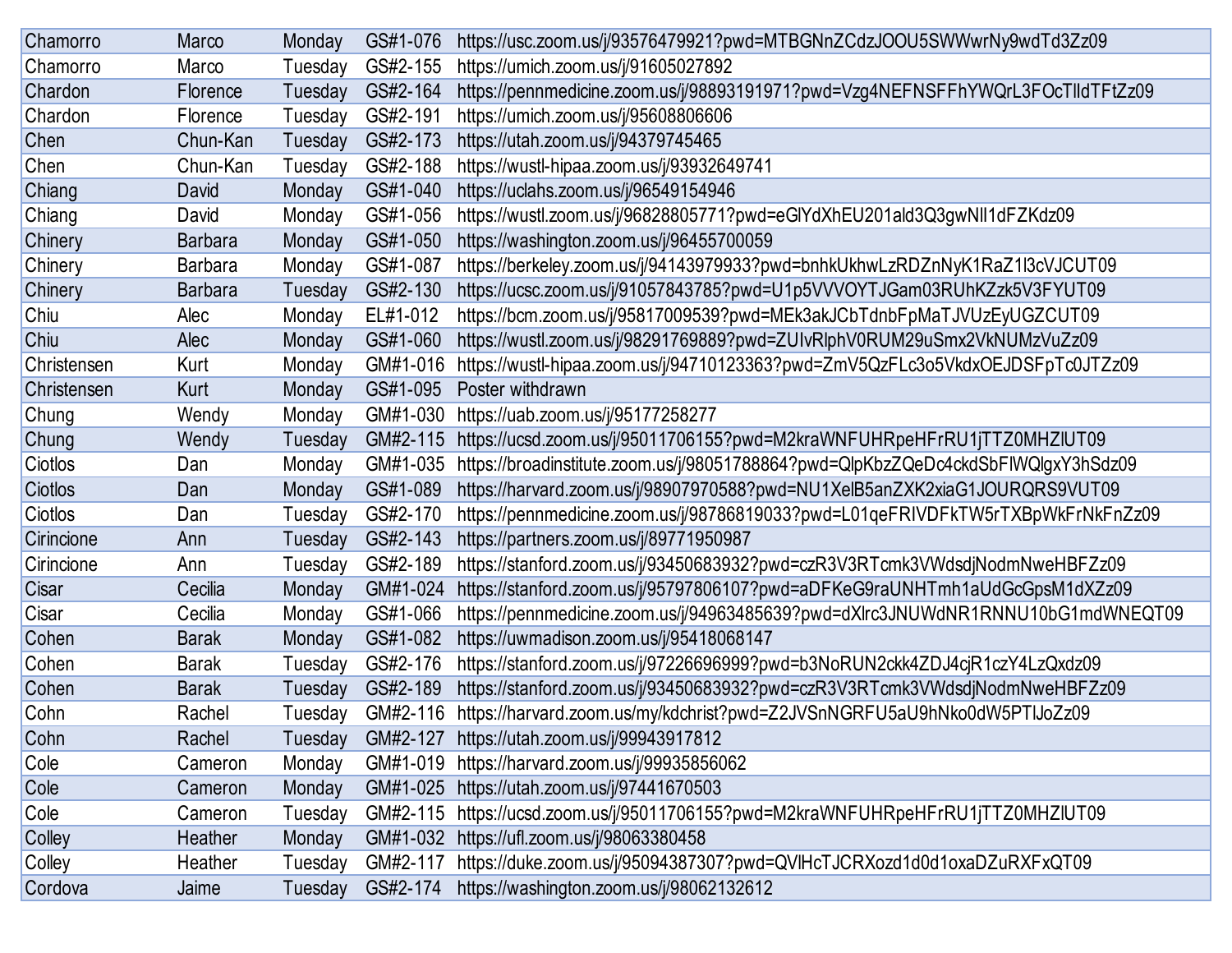| Cordova          | Jaime          | Tuesday | GS#2-200 | https://wustl.zoom.us/j/97443674440                                               |
|------------------|----------------|---------|----------|-----------------------------------------------------------------------------------|
| Cox              | Nancy          | Monday  | GM#1-029 | https://wustl-hipaa.zoom.us/j/7516286314                                          |
| Cox              | Nancy          | Tuesday | GS#2-137 | https://washington.zoom.us/j/95613110793                                          |
| Cuevas           | <b>Brandon</b> | Monday  | GS#1-048 | https://ucla.zoom.us/j/6851313469                                                 |
| Cuevas           | <b>Brandon</b> | Monday  | GS#1-104 | https://utah.zoom.us/j/97469173338                                                |
| Daniloski        | Zharko         | Monday  | GS#1-073 | https://berkeley.zoom.us/j/91485727011                                            |
| Daniloski        | Zharko         | Tuesday | GM#2-112 | https://umich.zoom.us/j/94505741710                                               |
| Davenport        | Emily          | Monday  | GS#1-089 | https://harvard.zoom.us/j/98907970588?pwd=NU1XelB5anZXK2xiaG1JOURQRS9VUT09        |
| Davis            | Hayden         | Tuesday | GS#2-166 | https://broadinstitute.zoom.us/j/94112667726?pwd=ajBFUEh0MkUxQWVzcW5GZXppZTk1UT09 |
| <b>Davis</b>     | Hayden         | Tuesday | GS#2-193 | https://wustl.zoom.us/j/96376248427?pwd=eUJMQWR4eWtrM09VQVArVmRZdVZ1Zz09          |
| Davis            | Lia            | Tuesday | EL#2-008 | https://zoom.us/j/99231328284                                                     |
| de Guzman Strong | Cristina       | Monday  | GS#1-044 | https://stanford.zoom.us/j/3635934283?pwd=aWcrenRmL0tJQ2N6NHo1Qk1rMTRmdz09        |
| de Guzman Strong | Cristina       | Monday  | GS#1-082 | https://uwmadison.zoom.us/j/95418068147                                           |
| de Guzman Strong | Cristina       | Tuesday | GS#2-195 | https://ucsc.zoom.us/j/96364514374?pwd=cHFGWnhjbExwNEdoZ1V0alVYdzhQZz09           |
| Degregori        | Samuel         | Tuesday | GS#2-150 | https://ucla.zoom.us/j/95606935561                                                |
| Degregori        | Samuel         | Tuesday | GS#2-195 | https://ucsc.zoom.us/j/96364514374?pwd=cHFGWnhjbExwNEdoZ1V0alVYdzhQZz09           |
| Del Carpio       | Tina           | Monday  | GS#1-045 | https://princeton.zoom.us/j/91976466805                                           |
| Del Carpio       | Tina           | Monday  | GS#1-101 | https://stanford.zoom.us/j/94842910260?pwd=OWJVYnl1ck9xbTR5Uk1yNzRLdUJudz09       |
| Del Rio          | Eduardo        | Monday  | GS#1-044 | https://stanford.zoom.us/j/3635934283?pwd=aWcrenRmL0tJQ2N6NHo1Qk1rMTRmdz09        |
| Del Rio          | Eduardo        | Monday  | GS#1-073 | https://berkeley.zoom.us/j/91485727011                                            |
| Del Rio          | Eduardo        | Tuesday | GS#2-152 | https://bcm.zoom.us/j/8796139096                                                  |
| Diaz Rodriguez   | Juan           | Monday  | GS#1-045 | https://princeton.zoom.us/j/91976466805                                           |
| Diaz Rodriguez   | Juan           | Monday  | GS#1-090 | https://umich.zoom.us/j/6553260412                                                |
| Diaz Rodriguez   | Juan           | Tuesday | GS#2-171 | https://ucsc.zoom.us/j/95194201016?pwd=MHgwWFVueXNveC9USnBpdXlSYnFqUT09           |
| Dominguez        | Alicia         | Monday  | GM#1-036 | https://utah.zoom.us/j/95702417356                                                |
| Dominguez        | Alicia         | Monday  | GS#1-091 | https://uab.zoom.us/j/93688303133                                                 |
| Dominguez        | Alicia         | Tuesday | GS#2-173 | https://utah.zoom.us/j/94379745465                                                |
| Dong             | Olivia         | Monday  | GM#1-021 | https://vanderbilt.zoom.us/j/2771478423                                           |
| Dong             | Olivia         | Monday  | GS#1-103 | https://pennmedicine.zoom.us/j/2597721244?pwd=VUhWWIJDdjZSdjFGeWszc2FJcE94QT09    |
| Doong            | Joy            | Tuesday | GM#2-117 | https://duke.zoom.us/j/95094387307?pwd=QVIHcTJCRXozd1d0d1oxaDZuRXFxQT09           |
| Doong            | Joy            | Tuesday | GM#2-128 | https://ufl.zoom.us/j/99303759652?pwd=dGNzSTVIYzNLekNKVWg2c0Y0WDNzUT09            |
| Dougherty        | Joseph         | Monday  | GS#1-047 | https://washington.zoom.us/j/99483958372                                          |
| Dougherty        | Joseph         | Monday  | GS#1-104 | https://utah.zoom.us/j/97469173338                                                |
| Dougherty        | Joseph         | Tuesday | GS#2-198 | https://pennmedicine.zoom.us/j/96422559349?pwd=dzltVi9Xc002d0h1NGpzOVZGZTZ0Zz09   |
| Duchinski        | Katherine      | Tuesday | GM#2-115 | https://ucsd.zoom.us/j/95011706155?pwd=M2kraWNFUHRpeHFrRU1jTTZ0MHZIUT09           |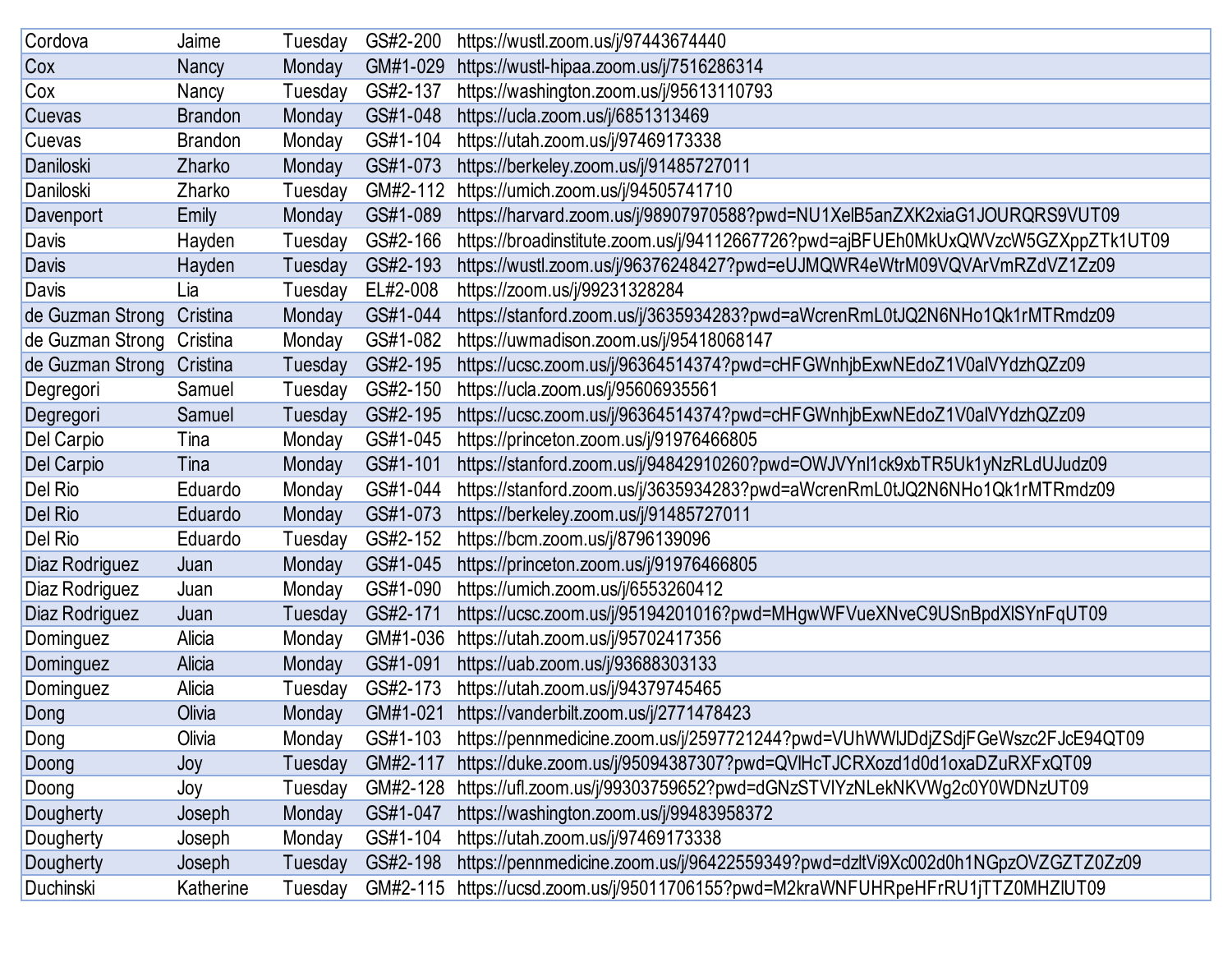| Duchinski       | Katherine       | Tuesday | GM#2-125 | https://upenn.zoom.us/j/9360823897                                                |
|-----------------|-----------------|---------|----------|-----------------------------------------------------------------------------------|
| Duffy           | Connor          | Monday  | GS#1-041 | https://uwmadison.zoom.us/j/96951450399?pwd=MVhYZ3hHWFdXWDRoTUpMT2ZHd3grZz09      |
| Duffy           | Connor          | Monday  | GS#1-067 | https://uwmadison.zoom.us/j/95320753253?pwd=cUd5Q2F5bi91SkJPRk1GTFY1VlZOdz09      |
| Duffy           | Connor          | Tuesday | GS#2-146 | https://wustl.zoom.us/j/8699590857                                                |
| Duran           | Madeleine       | Tuesday | GS#2-162 | https://stanford.zoom.us/j/8365344615?pwd=allOaXhFVi9tUGVvWnVDaFpoWGx5UT09        |
| Duran           | Madeleine       | Tuesday | GS#2-189 | https://stanford.zoom.us/j/93450683932?pwd=czR3V3RTcmk3VWdsdjNodmNweHBFZz09       |
| Eichler         | Evan            | Monday  | GS#1-072 | https://wustl.zoom.us/j/94761428858?pwd=TE9kY1ZveEp5ZUNTWFB6UFRhMEREUT09          |
| Eichler         | Evan            | Tuesday | GS#2-164 | https://pennmedicine.zoom.us/j/98893191971?pwd=Vzg4NEFNSFFhYWQrL3FOcTlldTFtZz09   |
| Eichler         | Evan            | Tuesday | GS#2-179 | https://broadinstitute.zoom.us/j/99227687937?pwd=Z0lpYmdNSzREUFRsR0xRUVdBNnBIZz09 |
| Ektefaie        | Yasha           | Monday  | GM#1-021 | https://vanderbilt.zoom.us/j/2771478423                                           |
| <b>Ektefaie</b> | Yasha           | Monday  | GM#1-027 | https://ucla.zoom.us/j/97960435628                                                |
| <b>Ektefaie</b> | Yasha           | Tuesday | GM#2-117 | https://duke.zoom.us/j/95094387307?pwd=QVIHcTJCRXozd1d0d1oxaDZuRXFxQT09           |
| Enam            | Syed Usman      | Monday  | GS#1-066 | https://pennmedicine.zoom.us/j/94963485639?pwd=dXlrc3JNUWdNR1RNNU10bG1mdWNEQT09   |
| Enam            | Syed Usman      | Tuesday | GS#2-145 | https://ucsc.zoom.us/j/8275710134?pwd=VEJEVzYzaThOR3l6K2J5eDZEUXlxQT09            |
| English         | Joshua          | Monday  | GS#1-046 | https://uwmadison.zoom.us/j/94850623255?pwd=cUxuZUppWE52SHF5MkYzUDdIUkR4UT09      |
| English         | Joshua          | Tuesday | GM#2-125 | https://upenn.zoom.us/j/9360823897                                                |
| Erwin           | Graham          | Tuesday | GS#2-174 | https://washington.zoom.us/j/98062132612                                          |
| Erwin           | Graham          | Tuesday | GS#2-191 | https://umich.zoom.us/j/95608806606                                               |
| Espinoza        | Maricruz        | Monday  | GS#1-038 | https://wustl-hipaa.zoom.us/j/93345598420?pwd=a0lKQkJ0c3BTRnNoMzhkK0RoTC9BUT09    |
| Espinoza        | <b>Maricruz</b> | Monday  | GS#1-094 | https://ucla.zoom.us/j/95812477411?pwd=aHliVklqWm5ScGpuTmVDWXFMUjZ4QT09           |
| Espinoza        | <b>Maricruz</b> | Tuesday | GS#2-146 | https://wustl.zoom.us/j/8699590857                                                |
| Federico        | Carole          | Monday  | EL#1-006 | https://vanderbilt.zoom.us/j/93255898737?pwd=RIVkbEM1djlrSXQ2QmR2YmRZZ003dz09     |
| Federico        | Carole          | Monday  | EL#1-011 | https://utah-health.zoom.us/j/97177967504?pwd=Z1FIVEZtUnBOTkEvZ1g5OEEzT0ZrUT09    |
| Feingold        | Elise           | Monday  | GS#1-078 | https://stanford.zoom.us/j/97351831281?pwd=MEVvUVBiV3ZScTJjVIVXMjdKdzVTZz09       |
| Feingold        | Elise           | Monday  | GS#1-097 | https://ucsc.zoom.us/j/8609650109?pwd=a2ZFR1IIM1A1SjA2anl6amZMQU1nUT09            |
| Feingold        | Elise           | Tuesday | GS#2-191 | https://umich.zoom.us/j/95608806606                                               |
| Feldman         | Sara            | Tuesday | GM#2-126 | https://ufl.zoom.us/j/91332971333?pwd=VVN3QXpydm1CMUx2cTI5MDdvNnFXdz09            |
| Ferger          | Kailey          | Monday  | GS#1-041 | https://uwmadison.zoom.us/j/96951450399?pwd=MVhYZ3hHWFdXWDRoTUpMT2ZHd3grZz09      |
| Ferger          | Kailey          | Monday  | GS#1-097 | https://ucsc.zoom.us/j/8609650109?pwd=a2ZFR1IIM1A1SjA2anl6amZMQU1nUT09            |
| Ferguson        | Jenifer         | Monday  | GS#1-078 | https://stanford.zoom.us/j/97351831281?pwd=MEVvUVBiV3ZScTJjVIVXMjdKdzVTZz09       |
| Ferguson        | Jenifer         | Tuesday | GS#2-172 | https://umich.zoom.us/j/99101394734                                               |
| Ferguson        | Jenifer         | Tuesday | GS#2-186 | https://harvard.zoom.us/j/97067557114                                             |
| Ferraj          | Ardian          | Tuesday | GS#2-134 | https://harvard.zoom.us/j/97057032502?pwd=ZmJFZHIGSDI6VE13blZuczhwSlZodz09        |
| Ferraj          | Ardian          | Tuesday | GS#2-181 | https://pennmedicine.zoom.us/j/98585467990                                        |
| Fletcher        | Faith           | Monday  | EL#1-003 | https://umich.zoom.us/j/98269963591                                               |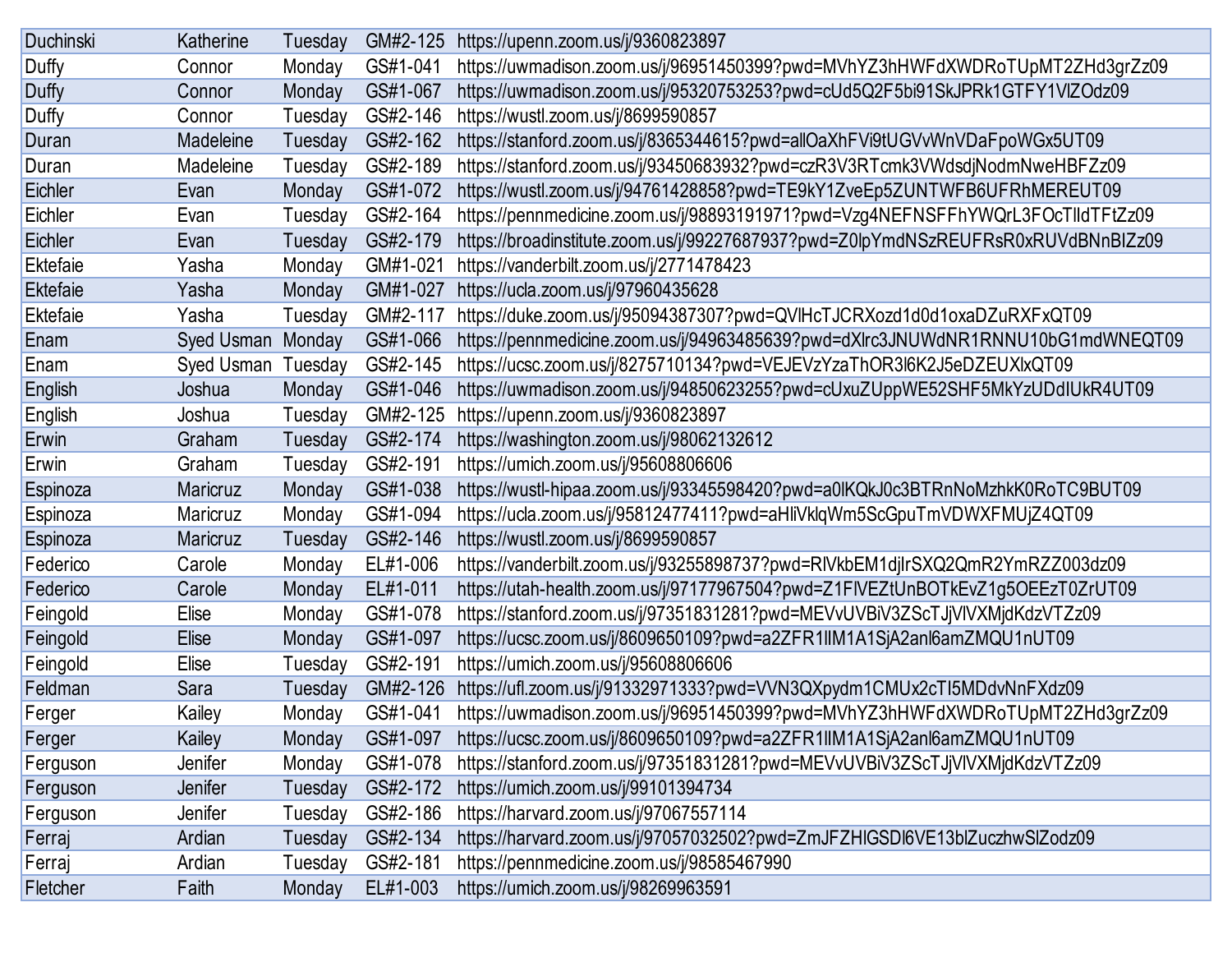| Fletcher    | Faith         | Monday  | EL#1-009 | https://washington.zoom.us/j/96409961832?pwd=MIJtdnZjNnRVdDE3dVFPaW5jOTFuZz09     |
|-------------|---------------|---------|----------|-----------------------------------------------------------------------------------|
| Flynn       | Elise         | Tuesday | GS#2-130 | https://ucsc.zoom.us/j/91057843785?pwd=U1p5VVVOYTJGam03RUhKZzk5V3FYUT09           |
| Flynn       | Elise         | Tuesday | GS#2-175 | https://stanford.zoom.us/j/92304080748?pwd=UmpSd3dKNVdObHQrcWVnNHpDWTM2dz09       |
| Fondrie     | William       | Tuesday | GS#2-129 | https://bcm.zoom.us/j/91422393747?pwd=TzRPYk1QYkZpMTFUWFRkdUFiejRWUT09            |
| Freda       | Philip        | Tuesday | GS#2-146 | https://wustl.zoom.us/j/8699590857                                                |
| Friedman    | Ryan          | Tuesday | GS#2-182 | https://washington.zoom.us/j/97770153031?pwd=bnUrTDR6Qzd2Qm8wUmFKUjdMQTBzdz09     |
| Gabel       | Isabel        | Tuesday | EL#2-105 | https://us02web.zoom.us/j/82621263524?pwd=WktNMWNNZk1LYXV3WW9Kekc3azM0dz09        |
| Gaddis      | Darhien       | Monday  | GM#1-033 | https://osu.zoom.us/my/alexphd?pwd=cGdUM0tTeXk5SjcwMEljNWZHR0tPdz09               |
| Gaddis      | Darhien       | Monday  | GS#1-082 | https://uwmadison.zoom.us/j/95418068147                                           |
| Gaddis      | Darhien       | Tuesday | GS#2-162 | https://stanford.zoom.us/j/8365344615?pwd=allOaXhFVi9tUGVvWnVDaFpoWGx5UT09        |
| Ganesh      | Vijay         | Tuesday | GM#2-116 | https://harvard.zoom.us/my/kdchrist?pwd=Z2JVSnNGRFU5aU9hNko0dW5PTIJoZz09          |
| Gatlin      | Tina          | Monday  | GS#1-092 | https://harvard.zoom.us/j/8861924895                                              |
| Gatlin      | Tina          | Tuesday | GS#2-186 | https://harvard.zoom.us/j/97067557114                                             |
| Gatlin      | Tina          | Tuesday | GS#2-200 | https://wustl.zoom.us/j/97443674440                                               |
| Geck        | Renee         | Tuesday | GS#2-131 | https://harvard.zoom.us/j/99543246394?pwd=cy9GeUFVVHRmVEZMbzVFMTY0S0dUUT09        |
| <b>Geck</b> | Renee         | Tuesday | GS#2-150 | https://ucla.zoom.us/j/95606935561                                                |
| Gemeda      | Gifti         | Monday  | GS#1-070 | https://umich.zoom.us/j/97258745222                                               |
| Gerstein    | <b>Mark</b>   | Monday  | GS#1-058 | https://washington.zoom.us/j/98395003989                                          |
| Gerstein    | Mark          | Tuesday | GS#2-151 | https://stanford.zoom.us/j/98895825321?pwd=OG8xYm44cU4xOFJxQjRtTINSZDk5QT09       |
| Gerstein    | <b>Mark</b>   | Tuesday | GS#2-166 | https://broadinstitute.zoom.us/j/94112667726?pwd=ajBFUEh0MkUxQWVzcW5GZXppZTk1UT09 |
| Gilchrist   | Daniel        | Monday  | GS#1-050 | https://washington.zoom.us/j/96455700059                                          |
| Gilchrist   | Daniel        | Tuesday | GS#2-142 | https://georgetown.zoom.us/j/95244866629                                          |
| Gilchrist   | Daniel        | Tuesday | GS#2-157 | https://stanford.zoom.us/j/91926390952?pwd=a00wTlgrYjZQditlcnRRbmtVcFJVUT09       |
| Gilmore     | Rachel        | Monday  | GS#1-103 | https://pennmedicine.zoom.us/j/2597721244?pwd=VUhWWIJDdjZSdjFGeWszc2FJcE94QT09    |
| Ginsburg    | Geoffrey      | Tuesday | GM#2-121 | https://washington.zoom.us/j/7964784689                                           |
| Glazer      | Andrew        | Monday  | GS#1-038 | https://wustl-hipaa.zoom.us/j/93345598420?pwd=a0lKQkJ0c3BTRnNoMzhkK0RoTC9BUT09    |
| Glazer      | Andrew        | Monday  | GS#1-090 | https://umich.zoom.us/j/6553260412                                                |
| Glazer      | Andrew        | Tuesday | GS#2-139 | https://harvard.zoom.us/j/95502570302?pwd=VUljb0tWQ0ZZVEdIZ2o3SHNldUNWZz09        |
| Goddard     | Pagé          | Monday  | GS#1-055 | https://zoom.us/j/91576090986?pwd=a3J2NG1BWGgvMU0vY1dPUzdJR05wQT09                |
| Gordon      | Gracie        | Monday  | GM#1-032 | https://ufl.zoom.us/j/98063380458                                                 |
| Gordon      | Gracie        | Monday  | GS#1-086 | https://umich.zoom.us/j/98031477857 (Passcode: 747769)                            |
| Gordon      | Gracie        | Tuesday | GS#2-166 | https://broadinstitute.zoom.us/j/94112667726?pwd=ajBFUEh0MkUxQWVzcW5GZXppZTk1UT09 |
| Graham      | <b>Bettie</b> | Monday  | GS#1-086 | https://umich.zoom.us/j/98031477857 (Passcode: 747769)                            |
| Graham      | <b>Bettie</b> | Tuesday | GS#2-181 | https://pennmedicine.zoom.us/j/98585467990                                        |
| Graham      | <b>Bettie</b> | Tuesday | GS#2-195 | https://ucsc.zoom.us/j/96364514374?pwd=cHFGWnhjbExwNEdoZ1V0alVYdzhQZz09           |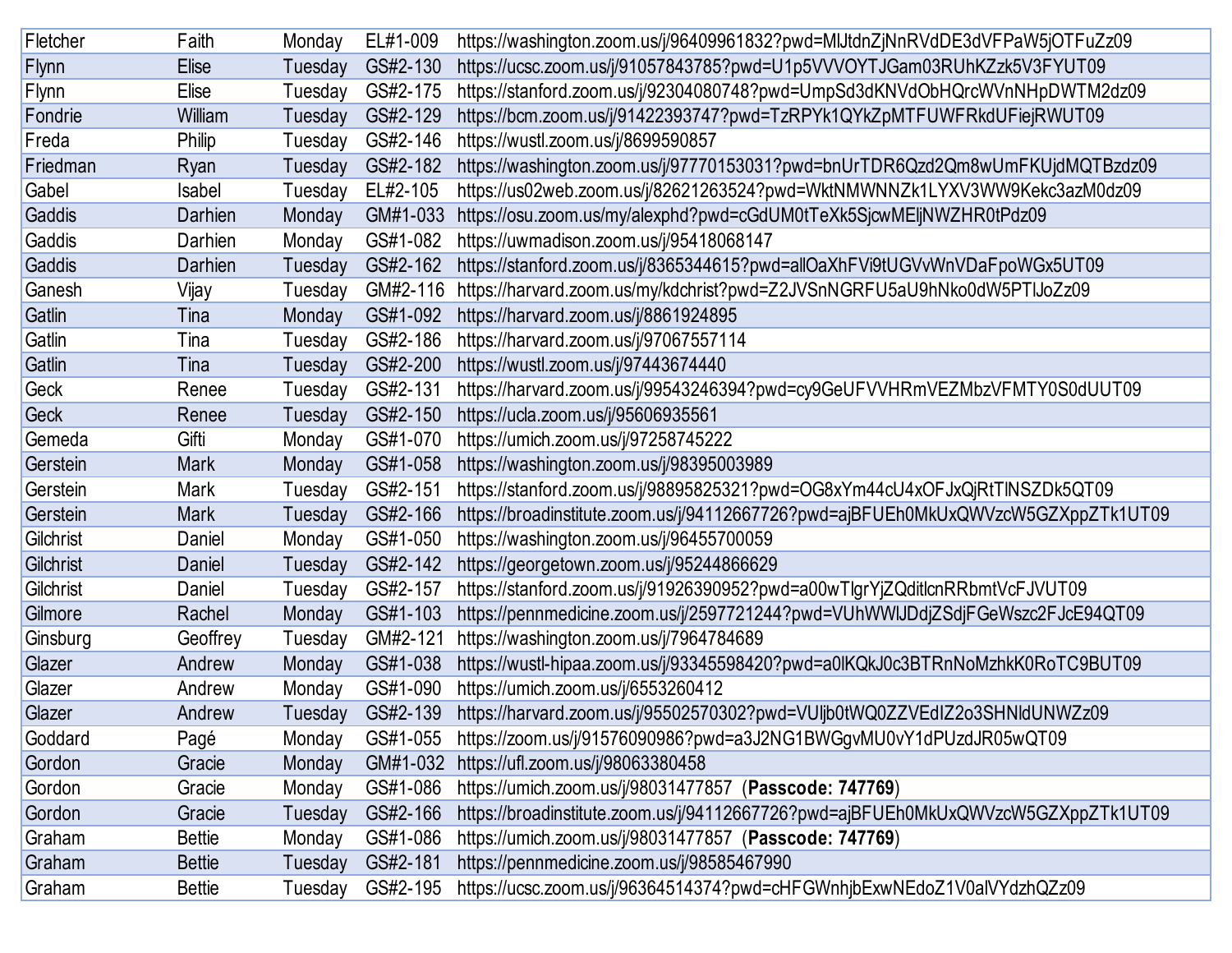| Graveley     | <b>Brenton</b> | Monday  | GS#1-055 | https://zoom.us/j/91576090986?pwd=a3J2NG1BWGgvMU0vY1dPUzdJR05wQT09                |
|--------------|----------------|---------|----------|-----------------------------------------------------------------------------------|
| Graveley     | <b>Brenton</b> | Tuesday | GS#2-147 | https://wustl.zoom.us/j/5865397983?pwd=K1pGdkx5TFBIelBZT2dlanJsK1RJUT09           |
| Graveley     | <b>Brenton</b> | Tuesday | GS#2-162 | https://stanford.zoom.us/j/8365344615?pwd=allOaXhFVi9tUGVvWnVDaFpoWGx5UT09        |
| Green        | Ardawna        | Monday  | GS#1-095 | Poster withdrawn                                                                  |
| Griffith     | Malachi        | Monday  | GM#1-027 | https://ucla.zoom.us/j/97960435628                                                |
| Griffith     | Malachi        | Monday  | GS#1-101 | https://stanford.zoom.us/j/94842910260?pwd=OWJVYnl1ck9xbTR5Uk1yNzRLdUJudz09       |
| Griffith     | Malachi        | Tuesday | GS#2-136 | https://ucla.zoom.us/j/92069445290                                                |
| Gudino       | Juan           | Monday  | EL#1-006 | https://vanderbilt.zoom.us/j/93255898737?pwd=RIVkbEM1djlrSXQ2QmR2YmRZZ003dz09     |
| Gudino       | Juan           | Monday  | EL#1-011 | https://utah-health.zoom.us/j/97177967504?pwd=Z1FIVEZtUnBOTkEvZ1g5OEEzT0ZrUT09    |
| Guerrero     | Julia          | Monday  | EL#1-007 | https://JHUBlueJays.zoom.us/j/2316364251                                          |
| Guerrero     | Julia          | Tuesday | EL#2-008 | https://zoom.us/j/99231328284                                                     |
| Guerrero     | Julia          | Tuesday | EL#2-105 | https://us02web.zoom.us/j/82621263524?pwd=WktNMWNNZk1LYXV3WW9Kekc3azM0dz09        |
| Guerrero     | Julia          | Tuesday | EL#2-110 | https://pennmedicine.zoom.us/j/3190776186                                         |
| Guevara      | Ruby           | Monday  | GM#1-030 | https://uab.zoom.us/j/95177258277                                                 |
| Guevara      | <b>Ruby</b>    | Monday  | GS#1-080 | https://wustl.zoom.us/j/95271154065                                               |
| Guevara      | Ruby           | Tuesday | GS#2-160 | https://cornell.zoom.us/j/94650450625?pwd=WIVKZGRHUkhJY295dXd5Q1oydVQ1dz09        |
| Guido        | <b>Trinity</b> | Monday  | EL#1-001 | https://wustl-hipaa.zoom.us/j/94848167839                                         |
| Guido        | <b>Trinity</b> | Monday  | EL#1-009 | https://washington.zoom.us/j/96409961832?pwd=MIJtdnZjNnRVdDE3dVFPaW5jOTFuZz09     |
| Guido        | <b>Trinity</b> | Tuesday | EL#2-105 | https://us02web.zoom.us/j/82621263524?pwd=WktNMWNNZk1LYXV3WW9Kekc3azM0dz09        |
| Guido        | <b>Trinity</b> | Tuesday | EL#2-106 | https://umich.zoom.us/j/99324132964                                               |
| Guitart      | Francis        | Tuesday | GS#2-165 | https://umich.zoom.us/j/98156149164                                               |
| Guitart      | Francis        | Tuesday | GS#2-192 | https://uiowa.zoom.us/j/94474059087?pwd=MU1oZmlKUIY0ZXBDclQyQjBuYmFIQT09          |
| Gursoy       | Gamze          | Tuesday | GS#2-147 | https://wustl.zoom.us/j/5865397983?pwd=K1pGdkx5TFBIelBZT2dlanJsK1RJUT09           |
| Ha           | Kim            | Monday  | GS#1-083 | https://uwmadison.zoom.us/j/98021857967?pwd=T3kvUTZSeWt1RnhGcjVRRW1xSVd5QT09      |
| Haddock III  | Luis           | Monday  | GS#1-086 | https://umich.zoom.us/j/98031477857 (Passcode: 747769)                            |
| Haga         | Susanne        | Monday  | GM#1-018 | https://ucla.zoom.us/j/99759305576                                                |
| Haga         | Susanne        | Monday  | GS#1-072 | https://wustl.zoom.us/j/94761428858?pwd=TE9kY1ZveEp5ZUNTWFB6UFRhMEREUT09          |
| Han          | Yichao         | Monday  | GS#1-092 | https://harvard.zoom.us/j/8861924895                                              |
| Han          | Yichao         | Tuesday | GM#2-128 | https://ufl.zoom.us/j/99303759652?pwd=dGNzSTVIYzNLekNKVWg2c0Y0WDNzUT09            |
| Han          | Yichao         | Tuesday | GS#2-172 | https://umich.zoom.us/j/99101394734                                               |
| <b>Hanks</b> | Sarah          | Monday  | GS#1-072 | https://wustl.zoom.us/j/94761428858?pwd=TE9kY1ZveEp5ZUNTWFB6UFRhMEREUT09          |
| Hannoush     | Hwaida         | Monday  | GM#1-019 | https://harvard.zoom.us/j/99935856062                                             |
| Hannoush     | Hwaida         | Monday  | GS#1-045 | https://princeton.zoom.us/j/91976466805                                           |
| Hannoush     | Hwaida         | Tuesday | GS#2-158 | https://stanford.zoom.us/j/99246195826?pwd=WC9sZWh2QjROODNRK2dSeTBWVXh3Zz09       |
| Hansen       | Jeff           | Tuesday | GS#2-179 | https://broadinstitute.zoom.us/j/99227687937?pwd=Z0lpYmdNSzREUFRsR0xRUVdBNnBIZz09 |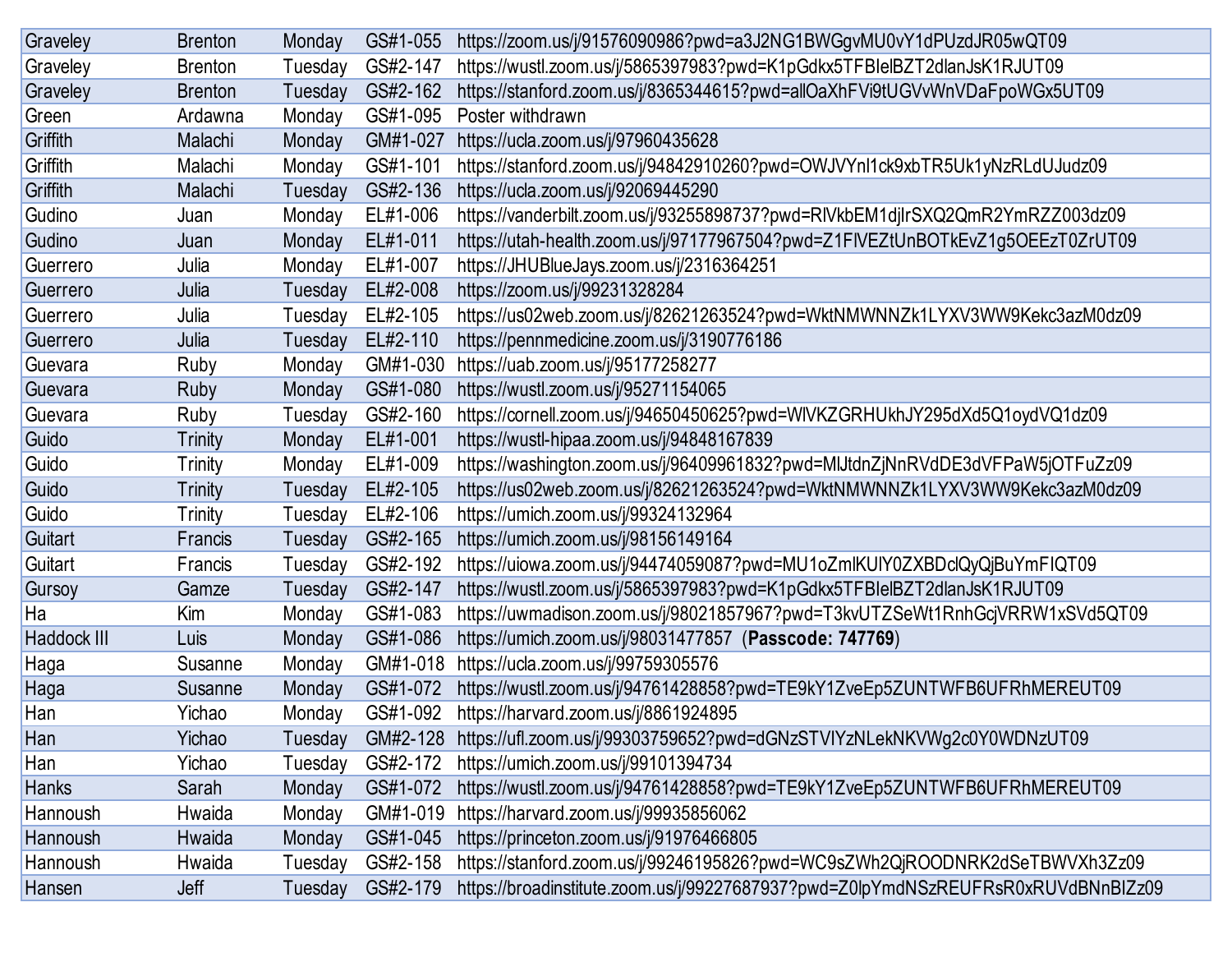| Haratipour       | Zeinab       | Tuesday | GM#2-119 | https://duke.zoom.us/j/97094486309                                                |
|------------------|--------------|---------|----------|-----------------------------------------------------------------------------------|
| Haratipour       | Zeinab       | Tuesday | GM#2-123 | https://stanford.zoom.us/j/92765511290?pwd=YWFLZGNwdit6Q2REUFN1OXAxNIZwQT09       |
| Harmer           | Zack         | Tuesday | GS#2-175 | https://stanford.zoom.us/j/92304080748?pwd=UmpSd3dKNVdObHQrcWVnNHpDWTM2dz09       |
| Harmer           | Zack         | Tuesday | GS#2-201 | https://ucsd.zoom.us/j/4485151050                                                 |
| Harshman         | Lana         | Monday  | GM#1-033 | https://osu.zoom.us/my/alexphd?pwd=cGdUM0tTeXk5SjcwMEljNWZHR0tPdz09               |
| Harshman         | Lana         | Monday  | GS#1-087 | https://berkeley.zoom.us/j/94143979933?pwd=bnhkUkhwLzRDZnNyK1RaZ1l3cVJCUT09       |
| Harshman         | Lana         | Tuesday | GS#2-168 | https://uwmadison.zoom.us/j/91622024863?pwd=SmJSQUV3QVh5SkNsT0hMWjZxRlFMUT09      |
| Harvey           | Tiffany      | Monday  | GM#1-025 | https://utah.zoom.us/j/97441670503                                                |
| Harvey           | Tiffany      | Monday  | GM#1-031 | https://broadinstitute.zoom.us/j/93056215134?pwd=TlpZMkZYWXh1bkd3MUVXd3A2b21sQT09 |
| Harvey           | Tiffany      | Tuesday | GM#2-121 | https://washington.zoom.us/j/7964784689                                           |
| Haussler         | David        | Monday  | GS#1-043 | https://washington.zoom.us/j/99904769722                                          |
| Haussler         | David        | Monday  | GS#1-081 | https://columbiacuimc.zoom.us/j/95044036569?pwd=YjNJTEsyTys1cjZpQTBiZkRCMldqUT09  |
| Haussler         | David        | Tuesday | GS#2-194 | https://ucsc.zoom.us/j/2381272761?pwd=a3hiYjczaTA1blRXcGdKRENqOWtFZz09            |
| Hayes            | Michael      | Monday  | GS#1-056 | https://wustl.zoom.us/j/96828805771?pwd=eGlYdXhEU201ald3Q3gwNll1dFZKdz09          |
| Hays             | Michelle     | Monday  | GS#1-045 | https://princeton.zoom.us/j/91976466805                                           |
| <b>Hays</b>      | Michelle     | Monday  | GS#1-061 | https://uwmadison.zoom.us/j/98029855554?pwd=YmF3eDZJRUhrSjRTVUU1MEVacS9RQT09      |
| Hazel            | James        | Tuesday | EL#2-106 | https://umich.zoom.us/j/99324132964                                               |
| Hendy            | Katherine    | Monday  | EL#1-001 | https://wustl-hipaa.zoom.us/j/94848167839                                         |
| <b>Herremans</b> | Kelly        | Monday  | GM#1-027 | https://ucla.zoom.us/j/97960435628                                                |
| <b>Herremans</b> | Kelly        | Monday  | GS#1-094 | https://ucla.zoom.us/j/95812477411?pwd=aHliVklqWm5ScGpuTmVDWXFMUjZ4QT09           |
| Herremans        | Kelly        | Tuesday | GS#2-134 | https://harvard.zoom.us/j/97057032502?pwd=ZmJFZHIGSDI6VE13blZuczhwSlZodz09        |
| Heston           | Sarah        | Monday  | GM#1-018 | https://ucla.zoom.us/j/99759305576                                                |
| Heston           | Sarah        | Monday  | GM#1-026 | https://dfci.zoom.us/j/93535933427?pwd=ejFQSjZnR25JZUs3YVhPSFRWVU9mZz09           |
| Hindorff         | Lucia        | Tuesday | GS#2-159 | https://ucla.zoom.us/j/99429415398                                                |
| Hindorff         | Lucia        | Tuesday | GS#2-188 | https://wustl-hipaa.zoom.us/j/93932649741                                         |
| Ho               | <b>Brian</b> | Tuesday | GS#2-141 | https://princeton.zoom.us/j/93464914089                                           |
| Ho               | <b>Brian</b> | Tuesday | GS#2-188 | https://wustl-hipaa.zoom.us/j/93932649741                                         |
| Hope             | Kevin        | Tuesday | GM#2-121 | https://washington.zoom.us/j/7964784689                                           |
| Hope             | Kevin        | Tuesday | GS#2-140 | https://wustl.zoom.us/j/91591139443                                               |
| <b>Hsieh</b>     | PingHsun     | Tuesday | GS#2-130 | https://ucsc.zoom.us/j/91057843785?pwd=U1p5VVVOYTJGam03RUhKZzk5V3FYUT09           |
| <b>Hsieh</b>     | PingHsun     | Tuesday | GS#2-149 | https://ucsc.zoom.us/j/91476528342?pwd=NFU0K1BUQ0srZ1IvSE9UUzNUYzU1UT09           |
| Huang            | Angela       | Tuesday | GS#2-140 | https://wustl.zoom.us/j/91591139443                                               |
| Huang            | Angela       | Tuesday | GS#2-185 | https://duke.zoom.us/j/99324806867?pwd=czg1OFZWWVM2WDF5dnZxb2tidCtyQT09           |
| Huggler          | Kim          | Tuesday | GS#2-172 | https://umich.zoom.us/j/99101394734                                               |
| Huggler          | Kim          | Tuesday | GS#2-198 | https://pennmedicine.zoom.us/j/96422559349?pwd=dzltVi9Xc002d0h1NGpzOVZGZTZ0Zz09   |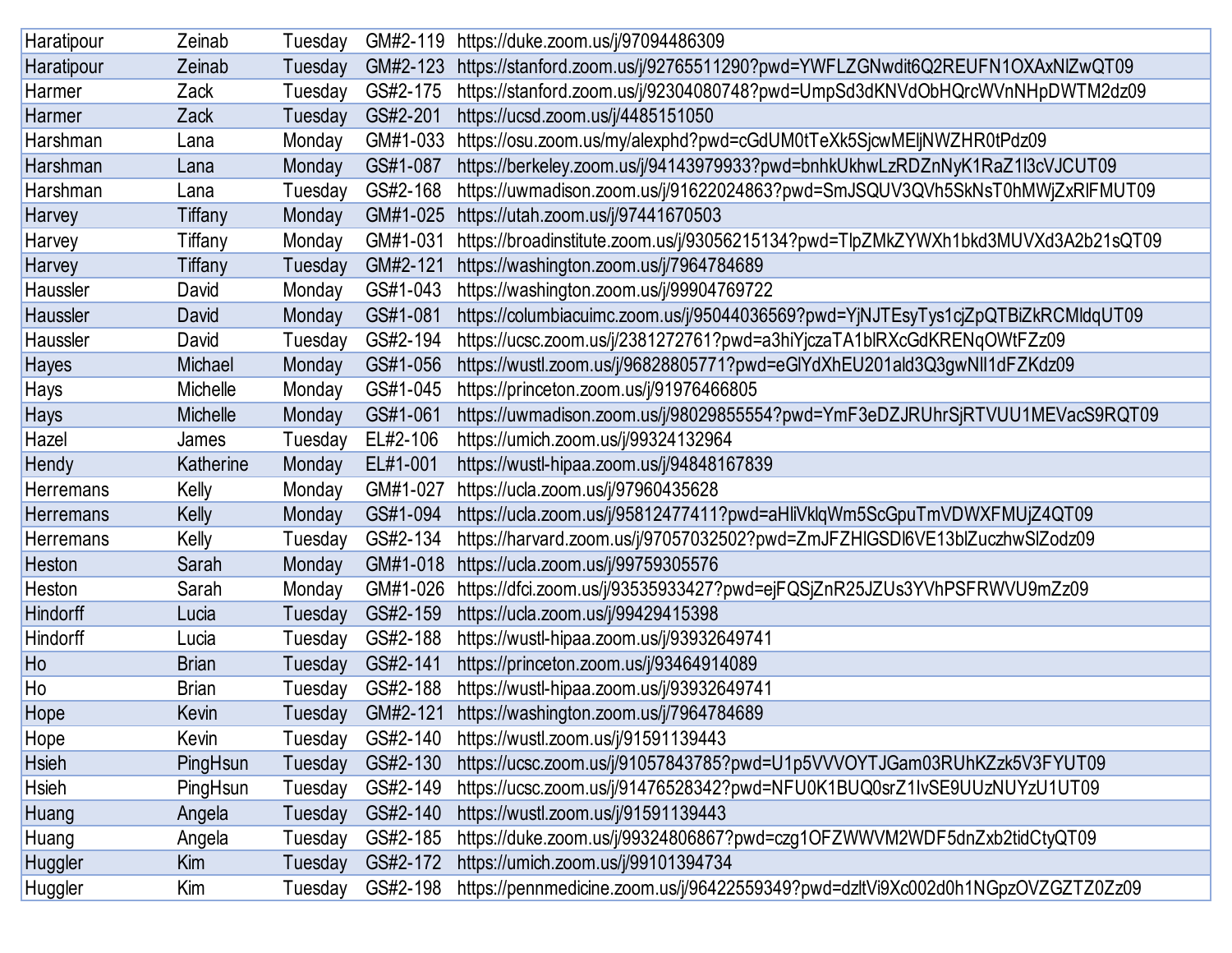| <b>Hutler</b> | <b>Brian</b>  | Tuesday | EL#2-108 | https://stanford.zoom.us/j/95701330635?pwd=QkEvTWxTSERHNUcrRnNLOTFGc3Zldz09     |
|---------------|---------------|---------|----------|---------------------------------------------------------------------------------|
| Isola         | Zia           | Monday  | GS#1-037 | https://wustl-hipaa.zoom.us/j/94246825876                                       |
| Isola         | Zia           | Tuesday | GS#2-075 | https://wustl.zoom.us/j/91566484779                                             |
| Jagadeesh     | Karthik       | Monday  | GS#1-057 | https://washington.zoom.us/j/91641727766                                        |
| Jagadeesh     | Karthik       | Tuesday | GS#2-149 | https://ucsc.zoom.us/j/91476528342?pwd=NFU0K1BUQ0srZ1lvSE9UUzNUYzU1UT09         |
| Jagadeesh     | Karthik       | Tuesday | GS#2-164 | https://pennmedicine.zoom.us/j/98893191971?pwd=Vzg4NEFNSFFhYWQrL3FOcTlldTFtZz09 |
| Jasper        | Elizabeth     | Monday  | GM#1-022 | https://utah.zoom.us/j/94009350892                                              |
| Jasper        | Elizabeth     | Monday  | GS#1-042 | https://umich.zoom.us/j/97499098466                                             |
| Jensen        | Samantha      | Tuesday | EL#2-110 | https://pennmedicine.zoom.us/j/3190776186                                       |
| Jensen        | Samantha      | Tuesday | GM#2-118 | https://pitt.zoom.us/j/94604174386                                              |
| Jensen        | Tanner        | Monday  | GM#1-022 | https://utah.zoom.us/j/94009350892                                              |
| Jensen        | Tanner        | Monday  | GM#1-028 | https://pennmedicine.zoom.us/j/96541318867                                      |
| Jensen        | <b>Tanner</b> | Tuesday | GM#2-118 | https://pitt.zoom.us/j/94604174386                                              |
| Ji            | <b>Soo</b>    | Monday  | GS#1-062 | https://stanford.zoom.us/j/93205975866?pwd=MkNHUEc0c2FodkFFd1Q1RXQ1ZWI3Zz09     |
| Jiang         | Connie        | Tuesday | GS#2-137 | https://washington.zoom.us/j/95613110793                                        |
| Jiang         | Connie        | Tuesday | GS#2-182 | https://washington.zoom.us/j/97770153031?pwd=bnUrTDR6Qzd2Qm8wUmFKUjdMQTBzdz09   |
| Joffe         | <b>Steve</b>  | Tuesday | EL#2-107 | https://JHUBlueJays.zoom.us/j/96264248457?pwd=RnR6R0ZoV29ZQk5PS3dYREJuMXAvZz09  |
| Johnson       | Julie         | Monday  | GM#1-025 | https://utah.zoom.us/j/97441670503                                              |
| Johnson       | Julie         | Monday  | GS#1-091 | https://uab.zoom.us/j/93688303133                                               |
| Jorde         | Lynn          | Tuesday | GM#2-126 | https://ufl.zoom.us/j/91332971333?pwd=VVN3QXpydm1CMUx2cTI5MDdvNnFXdz09          |
| Jose          | Sheethal      | Monday  | EL#1-014 | https://stanford.zoom.us/j/94764174785?pwd=L3dSRFJGTINsMGx5T3M2ODI0VXR1Zz09     |
| Judd          | Julius        | Monday  | GS#1-098 | https://princeton.zoom.us/j/99069959677                                         |
| Kathail       | Pooja         | Monday  | GS#1-044 | https://stanford.zoom.us/j/3635934283?pwd=aWcrenRmL0tJQ2N6NHo1Qk1rMTRmdz09      |
| Kathail       | Pooja         | Monday  | GS#1-100 | https://washington.zoom.us/j/98489701602                                        |
| Katt          | Moriah        | Tuesday | GS#2-135 | https://stanford.zoom.us/j/97284742992?pwd=N3Z2VC8rTjJ5dkJJd1FINmtxSTIWZz09     |
| Katt          | Moriah        | Tuesday | GS#2-153 | https://washington.zoom.us/j/91304628229                                        |
| Kaufman       | Dave          | Monday  | EL#1-004 | https://zoom.us/j/92193817930                                                   |
| Kaufman       | Dave          | Monday  | EL#1-010 | https://stanford.zoom.us/j/92420796701?pwd=b3pBRENVcmNxK2FMajJ6aElpeVIzUT09     |
| Kaul          | Arya          | Tuesday | GS#2-132 | https://osu.zoom.us/j/96263197551?pwd=UjlZUzZLRkVpQzZ6NGhPaHZDY3Bvdz09          |
| Kaul          | Arya          | Tuesday | GS#2-177 | https://washington.zoom.us/j/94460004194                                        |
| Keller        | <b>Mark</b>   | Monday  | GS#1-102 | https://stanford.zoom.us/j/99367951220?pwd=TzN0N1kzMGpaS1pYd3pFQ093UDZodz09     |
| Kern          | Alex          | Monday  | GS#1-058 | https://washington.zoom.us/j/98395003989                                        |
| Kern          | Alex          | Monday  | GS#1-092 | https://harvard.zoom.us/j/8861924895                                            |
| Khajanchi     | Namita        | Tuesday | GS#2-176 | https://stanford.zoom.us/j/97226696999?pwd=b3NoRUN2ckk4ZDJ4cjR1czY4LzQxdz09     |
| Khera         | Amit          | Monday  | GM#1-034 | https://bcm.zoom.us/j/6890500958                                                |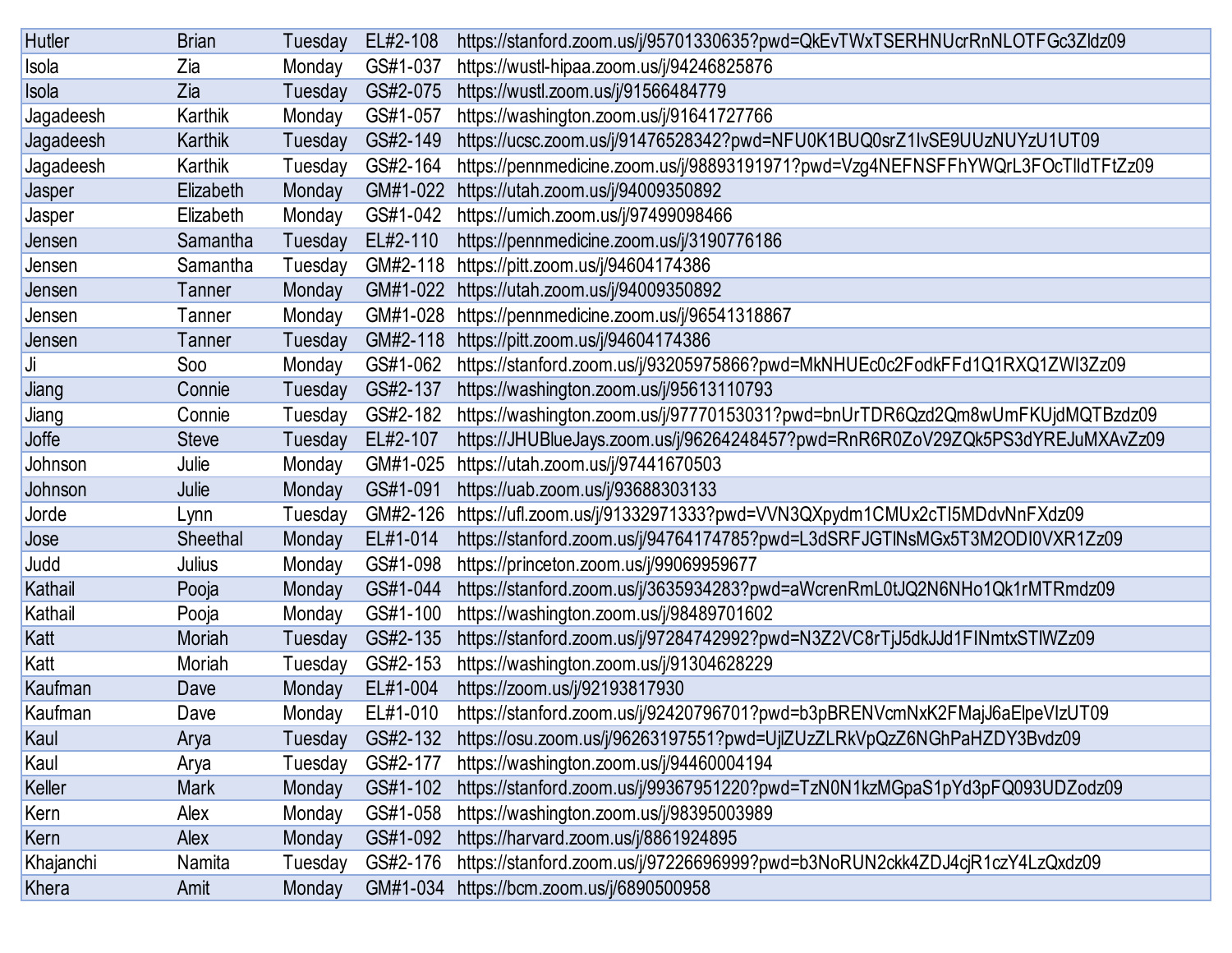| Khera           | Amit            | Monday  | GS#1-043 | https://washington.zoom.us/j/99904769722                                         |
|-----------------|-----------------|---------|----------|----------------------------------------------------------------------------------|
| Khera           | Amit            | Tuesday | GS#2-143 | https://partners.zoom.us/j/89771950987                                           |
| Kilbride        | Madison         | Tuesday | EL#2-108 | https://stanford.zoom.us/j/95701330635?pwd=QkEvTWxTSERHNUcrRnNLOTFGc3Zldz09      |
| Kim             | Junhyong        | Monday  | GS#1-060 | https://wustl.zoom.us/j/98291769889?pwd=ZUIvRlphV0RUM29uSmx2VkNUMzVuZz09         |
| Kim             | Junhyong        | Tuesday | GS#2-152 | https://bcm.zoom.us/j/8796139096                                                 |
| Kim             | Junhyong        | Tuesday | GS#2-168 | https://uwmadison.zoom.us/j/91622024863?pwd=SmJSQUV3QVh5SkNsT0hMWjZxRlFMUT09     |
| Kim             | Minji           | Monday  | GS#1-054 | https://washington.zoom.us/j/98743596658?pwd=UG1HS0xSU2IDbU44UjJUOEZ2a1BsZz09    |
| Kim             | Minji           | Tuesday | GS#2-146 | https://wustl.zoom.us/j/8699590857                                               |
| Kim             | Minji           | Tuesday | GS#2-161 | https://harvard.zoom.us/j/98899632731?pwd=aHpMendPWFIxanhqR2x4YUdjNTJuQT09       |
| Kim             | Samuel          | Monday  | GS#1-055 | https://zoom.us/j/91576090986?pwd=a3J2NG1BWGgvMU0vY1dPUzdJR05wQT09               |
| Kim             | Samuel          | Monday  | GS#1-070 | https://umich.zoom.us/j/97258745222                                              |
| Kim             | Samuel          | Tuesday | GS#2-134 | https://harvard.zoom.us/j/97057032502?pwd=ZmJFZHIGSDI6VE13blZuczhwSlZodz09       |
| Kim DeLuca      | Ellen           | Monday  | EL#1-010 | https://stanford.zoom.us/j/92420796701?pwd=b3pBRENVcmNxK2FMajJ6aElpeVIzUT09      |
| Kim DeLuca      | Ellen           | Monday  | EL#1-014 | https://stanford.zoom.us/j/94764174785?pwd=L3dSRFJGTINsMGx5T3M2ODI0VXR1Zz09      |
| Kimmel          | <b>Steve</b>    | Monday  | GM#1-032 | https://ufl.zoom.us/j/98063380458                                                |
| Kimmel          | <b>Steve</b>    | Monday  | GS#1-092 | https://harvard.zoom.us/j/8861924895                                             |
| Kimmel          | <b>Steve</b>    | Tuesday | GS#2-141 | https://princeton.zoom.us/j/93464914089                                          |
| Knerr           | Sarah           | Monday  | GM#1-017 | https://osu.zoom.us/j/97365528182?pwd=U3gwcWx6TzdBc3BUZFdpUlUyM3ZEdz09           |
| Korf            | <b>Bruce</b>    | Monday  | GM#1-033 | https://osu.zoom.us/my/alexphd?pwd=cGdUM0tTeXk5SjcwMEljNWZHR0tPdz09              |
| Korf            | <b>Bruce</b>    | Monday  | GS#1-104 | https://utah.zoom.us/j/97469173338                                               |
| Korf            | <b>Bruce</b>    | Tuesday | GM#2-118 | https://pitt.zoom.us/j/94604174386                                               |
| Kraft           | Stephanie       | Tuesday | EL#2-109 | https://columbiacuimc.zoom.us/j/91228021487?pwd=TjlrbXNPd3JudE1NbjBUS0RXSHFIQT09 |
| Kriebel         | April           | Tuesday | GS#2-154 | https://uwmadison.zoom.us/j/93180451147                                          |
| <b>Kriebel</b>  | April           | Tuesday | GS#2-200 | https://wustl.zoom.us/j/97443674440                                              |
| Kucher          | Natalie         | Monday  | GS#1-051 | https://stanford.zoom.us/j/98660942834?pwd=TFNFOExIMFVFYU94RzdzdGxXQVZqUT09      |
| Kucher          | <b>Natalie</b>  | Tuesday | GS#2-143 | https://partners.zoom.us/j/89771950987                                           |
| Kucher          | Natalie         | Tuesday | GS#2-158 | https://stanford.zoom.us/j/99246195826?pwd=WC9sZWh2QjROODNRK2dSeTBWVXh3Zz09      |
| <b>Kwicklis</b> | <b>Madeline</b> | Monday  | GS#1-074 | https://harvard.zoom.us/my/michellemli                                           |
| Landon          | Dawn            | Monday  | EL#1-004 | https://zoom.us/j/92193817930                                                    |
| Landon          | Dawn            | Monday  | EL#1-007 | https://JHUBlueJays.zoom.us/j/2316364251                                         |
| Landon          | Dawn            | Tuesday | EL#2-109 | https://columbiacuimc.zoom.us/j/91228021487?pwd=TjlrbXNPd3JudE1NbjBUS0RXSHFIQT09 |
| Lantz           | Christian       | Monday  | GS#1-039 | https://upenn.zoom.us/j/93731268212                                              |
| Lantz           | Christian       | Monday  | GS#1-071 | https://washington.zoom.us/j/96684022714                                         |
| Lantz           | Christian       | Tuesday | GS#2-150 | https://ucla.zoom.us/j/95606935561                                               |
| Large           | Christopher     | Tuesday | GS#2-168 | https://uwmadison.zoom.us/j/91622024863?pwd=SmJSQUV3QVh5SkNsT0hMWjZxRIFMUT09     |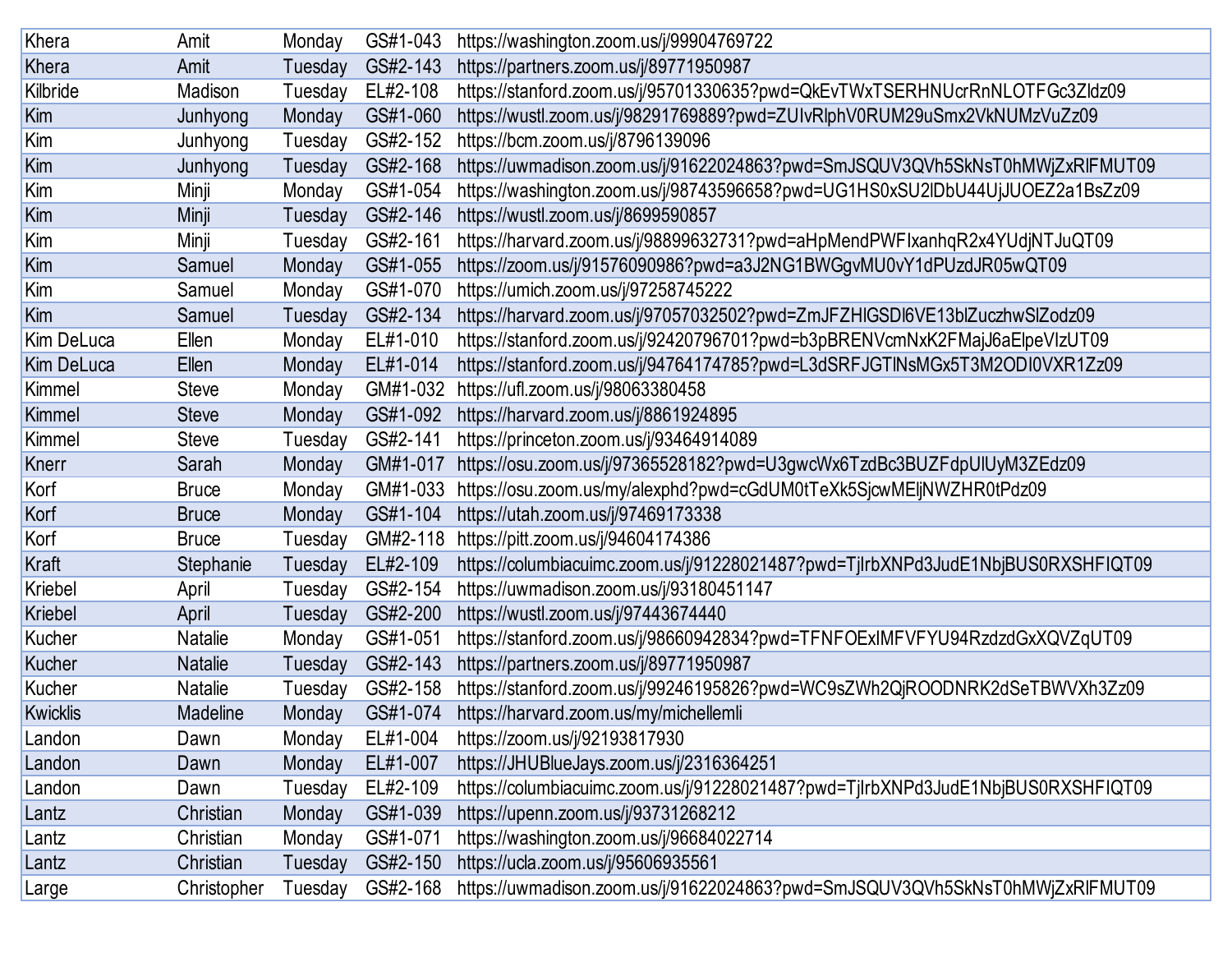| Large        | Christopher     | Tuesday | GS#2-194 | https://ucsc.zoom.us/j/2381272761?pwd=a3hiYjczaTA1blRXcGdKRENqOWtFZz09            |
|--------------|-----------------|---------|----------|-----------------------------------------------------------------------------------|
| Lasseigne    | <b>Brittany</b> | Monday  | GS#1-062 | https://stanford.zoom.us/j/93205975866?pwd=MkNHUEc0c2FodkFFd1Q1RXQ1ZWI3Zz09       |
| Lasseigne    | <b>Brittany</b> | Tuesday | GS#2-154 | https://uwmadison.zoom.us/j/93180451147                                           |
| Lasseigne    | <b>Brittany</b> | Tuesday | GS#2-170 | https://pennmedicine.zoom.us/j/98786819033?pwd=L01qeFRIVDFkTW5rTXBpWkFrNkFnZz09   |
| Laura        | Wara            | Monday  | GS#1-062 | https://stanford.zoom.us/j/93205975866?pwd=MkNHUEc0c2FodkFFd1Q1RXQ1ZWI3Zz09       |
| Laura        | Wara            | Tuesday | GS#2-141 | https://princeton.zoom.us/j/93464914089                                           |
| Lawrence     | <b>Dylan</b>    | Tuesday | GS#2-177 | https://washington.zoom.us/j/94460004194                                          |
| Lawrence     | Kendra          | Tuesday | GM#2-119 | https://duke.zoom.us/j/97094486309                                                |
| Lee          | Charles         | Monday  | GS#1-051 | https://stanford.zoom.us/j/98660942834?pwd=TFNFOExIMFVFYU94RzdzdGxXQVZqUT09       |
| $e$ ee       | Charles         | Monday  | GS#1-088 | https://ucdavis.zoom.us/j/94071565363                                             |
| Lee          | Charles         | Tuesday | GS#2-131 | https://harvard.zoom.us/j/99543246394?pwd=cy9GeUFVVHRmVEZMbzVFMTY0S0dUUT09        |
| Lehan        | Ruth            | Monday  | GM#1-024 | https://stanford.zoom.us/j/95797806107?pwd=aDFKeG9raUNHTmh1aUdGcGpsM1dXZz09       |
| Lehan        | Ruth            | Monday  | GS#1-103 | https://pennmedicine.zoom.us/j/2597721244?pwd=VUhWWIJDdjZSdjFGeWszc2FJcE94QT09    |
| Lehan        | Ruth            | Tuesday | GS#2-139 | https://harvard.zoom.us/j/95502570302?pwd=VUIjb0tWQ0ZZVEdIZ2o3SHNIdUNWZz09        |
| Lemmon-Kishi | Maya            | Tuesday | GS#2-129 | https://bcm.zoom.us/j/91422393747?pwd=TzRPYk1QYkZpMTFUWFRkdUFiejRWUT09            |
| Lemmon-Kishi | Maya            | Tuesday | GS#2-174 | https://washington.zoom.us/j/98062132612                                          |
| Leynes       | Carolina        | Monday  | GM#1-022 | https://utah.zoom.us/j/94009350892                                                |
| Leynes       | Carolina        | Tuesday | GM#2-112 | https://umich.zoom.us/j/94505741710                                               |
| Leynes       | Carolina        | Tuesday | GM#2-122 | https://us02web.zoom.us/j/81775780361?pwd=TlcycGZYN2xpdEJ5dDJZS0h6RVlkdz09        |
| Li           | Michelle        | Tuesday | GS#2-133 | https://upenn.zoom.us/j/97212063019                                               |
| Li           | Michelle        | Tuesday | GS#2-178 | https://pennmedicine.zoom.us/j/94293060197                                        |
| Limon        | Juliana         | Monday  | GM#1-034 | https://bcm.zoom.us/j/6890500958                                                  |
| Limon        | Juliana         | Monday  | GS#1-083 | https://uwmadison.zoom.us/j/98021857967?pwd=T3kvUTZSeWt1RnhGcjVRRW1xSVd5QT09      |
| Limon        | Juliana         | Tuesday | GS#2-163 | https://umich.zoom.us/j/9614898571                                                |
| Lin          | Asiyah          | Monday  | GS#1-067 | https://uwmadison.zoom.us/j/95320753253?pwd=cUd5Q2F5bi91SkJPRk1GTFY1VIZOdz09      |
| Lin          | Asiyah          | Tuesday | GS#2-160 | https://cornell.zoom.us/j/94650450625?pwd=WIVKZGRHUkhJY295dXd5Q1oydVQ1dz09        |
| Lin          | Asiyah          | Tuesday | GS#2-175 | https://stanford.zoom.us/j/92304080748?pwd=UmpSd3dKNVdObHQrcWVnNHpDWTM2dz09       |
| Liou         | Angela          | Monday  | GM#1-035 | https://broadinstitute.zoom.us/j/98051788864?pwd=QlpKbzZQeDc4ckdSbFIWQlgxY3hSdz09 |
| Liou         | Angela          | Monday  | GS#1-102 | https://stanford.zoom.us/j/99367951220?pwd=TzN0N1kzMGpaS1pYd3pFQ093UDZodz09       |
| Liou         | Angela          | Tuesday | GM#2-119 | https://duke.zoom.us/j/97094486309                                                |
| Liu          | Zewen           | Monday  | GS#1-061 | https://uwmadison.zoom.us/j/98029855554?pwd=YmF3eDZJRUhrSjRTVUU1MEVacS9RQT09      |
| Liu          | Zewen           | Tuesday | GS#2-140 | https://wustl.zoom.us/j/91591139443                                               |
| Loell        | Kaiser          | Tuesday | GS#2-181 | https://pennmedicine.zoom.us/j/98585467990                                        |
| Lone         | Talha           | Monday  | GS#1-072 | https://wustl.zoom.us/j/94761428858?pwd=TE9kY1ZveEp5ZUNTWFB6UFRhMEREUT09          |
| Lone         | Talha           | Tuesday | GS#2-151 | https://stanford.zoom.us/j/98895825321?pwd=OG8xYm44cU4xOFJxQjRtTINSZDk5QT09       |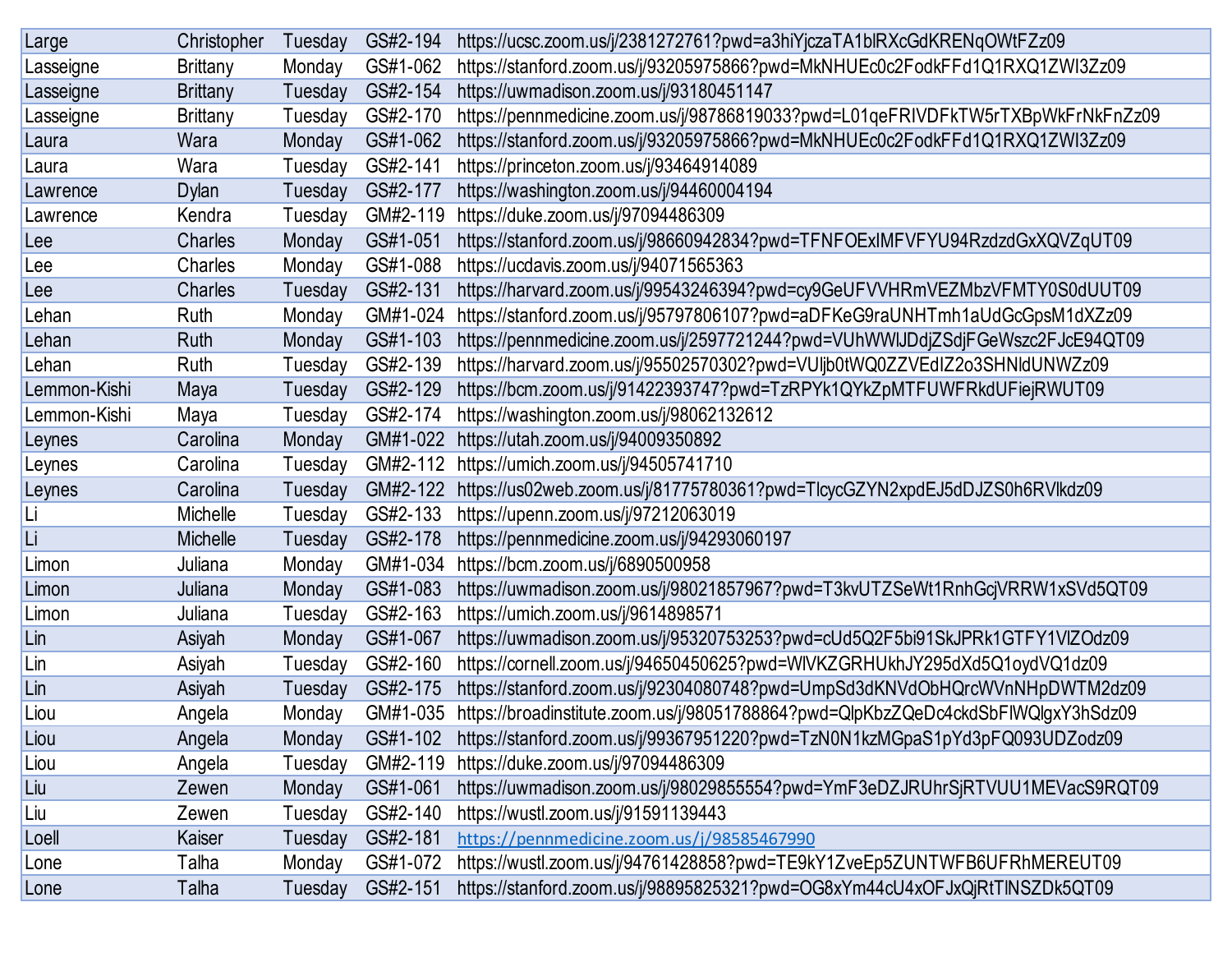| Louis           | Peter        | Monday  | GM#1-020 | https://partners.zoom.us/j/89109167562?pwd=YIRtZVFxZ0dSellIOG9ORzZxV2JyZz09    |
|-----------------|--------------|---------|----------|--------------------------------------------------------------------------------|
| Louis           | Peter        | Monday  | GS#1-100 | https://washington.zoom.us/j/98489701602                                       |
| Lozada          | Maria        | Monday  | GS#1-046 | https://uwmadison.zoom.us/j/94850623255?pwd=cUxuZUppWE52SHF5MkYzUDdIUkR4UT09   |
| Lozada          | Maria        | Monday  | GS#1-102 | https://stanford.zoom.us/j/99367951220?pwd=TzN0N1kzMGpaS1pYd3pFQ093UDZodz09    |
| Lozano          | Daniel       | Monday  | GS#1-042 | https://umich.zoom.us/j/97499098466                                            |
| Lozano          | Daniel       | Monday  | GS#1-078 | https://stanford.zoom.us/j/97351831281?pwd=MEVvUVBiV3ZScTJjVIVXMjdKdzVTZz09    |
| Lozano          | Daniel       | Tuesday | GS#2-158 | https://stanford.zoom.us/j/99246195826?pwd=WC9sZWh2QjROODNRK2dSeTBWVXh3Zz09    |
| Lu              | Zhipeng      | Tuesday | GS#2-144 | https://ucla.zoom.us/j/96188081343?pwd=Zmdld0tYVGhmK0VrQ0ZuWnFPOWRIUT09        |
| Ma              | Rosa         | Monday  | GM#1-018 | https://ucla.zoom.us/j/99759305576                                             |
| Ma              | Rosa         | Monday  | GM#1-028 | https://pennmedicine.zoom.us/j/96541318867                                     |
| <b>Mack</b>     | Jasmine      | Monday  | GS#1-076 | https://usc.zoom.us/j/93576479921?pwd=MTBGNnZCdzJOOU5SWWwrNy9wdTd3Zz09         |
| Manolio         | Teri         | Monday  | GS#1-097 | https://ucsc.zoom.us/j/8609650109?pwd=a2ZFR1IIM1A1SjA2anl6amZMQU1nUT09         |
| Manolio         | Teri         | Tuesday | GM#2-114 | https://utah.zoom.us/j/95550822869                                             |
| Manolio         | Teri         | Tuesday | GS#2-135 | https://stanford.zoom.us/j/97284742992?pwd=N3Z2VC8rTjJ5dkJJd1FINmtxSTIWZz09    |
| Martorella      | <b>Molly</b> | Monday  | GS#1-052 | https://uclahs.zoom.us/j/91785182809?pwd=eUttTmhYenl1VFl2Vitlem1LT240Zz09      |
| Martorella      | <b>Molly</b> | Monday  | GS#1-067 | https://uwmadison.zoom.us/j/95320753253?pwd=cUd5Q2F5bi91SkJPRk1GTFY1VIZOdz09   |
| Martorella      | Molly        | Tuesday | GS#2-131 | https://harvard.zoom.us/j/99543246394?pwd=cy9GeUFVVHRmVEZMbzVFMTY0S0dUUT09     |
| Martschenko     | Daphne       | Monday  | EL#1-002 | https://utah.zoom.us/j/98511275362                                             |
| <b>Mathews</b>  | Debra        | Monday  | GS#1-093 | https://ucla.zoom.us/j/95624121859?pwd=TlMyd3dsVHRCZW9yam5VcThqV3pFUT09        |
| <b>Mathews</b>  | Debra        | Tuesday | EL#2-110 | https://pennmedicine.zoom.us/j/3190776186                                      |
| <b>Matthews</b> | Lucas        | Monday  | EL#1-003 | https://umich.zoom.us/j/98269963591                                            |
| <b>McArthur</b> | Evonne       | Monday  | GM#1-020 | https://partners.zoom.us/j/89109167562?pwd=YIRtZVFxZ0dSellIOG9ORzZxV2JyZz09    |
| McArthur        | Evonne       | Monday  | GM#1-030 | https://uab.zoom.us/j/95177258277                                              |
| McKernan        | <b>Mike</b>  | Monday  | GS#1-091 | https://uab.zoom.us/j/93688303133                                              |
| McKernan        | Mike         | Tuesday | GS#2-185 | https://duke.zoom.us/j/99324806867?pwd=czg1OFZWWVM2WDF5dnZxb2tidCtyQT09        |
| McKernan        | <b>Mike</b>  | Tuesday | GS#2-199 | https://wustl.zoom.us/j/97814639507                                            |
| <b>Mester</b>   | Rachel       | Tuesday | GS#2-149 | https://ucsc.zoom.us/j/91476528342?pwd=NFU0K1BUQ0srZ1IvSE9UUzNUYzU1UT09        |
| <b>Mester</b>   | Rachel       | Tuesday | GS#2-194 | https://ucsc.zoom.us/j/2381272761?pwd=a3hiYjczaTA1blRXcGdKRENqOWtFZz09         |
| Meyers          | Robin        | Tuesday | GS#2-144 | https://ucla.zoom.us/j/96188081343?pwd=Zmdld0tYVGhmK0VrQ0ZuWnFPOWRIUT09        |
| <b>Meyers</b>   | Robin        | Tuesday | GS#2-186 | https://harvard.zoom.us/j/97067557114                                          |
| Miller          | Gwen         | Monday  | GS#1-096 | https://duke.zoom.us/j/98794075336?pwd=ZnU3MjVKRGt0bTVBOGxQaStxWVVwZz09        |
| Mintz           | Kevin        | Tuesday | EL#2-105 | https://us02web.zoom.us/j/82621263524?pwd=WktNMWNNZk1LYXV3WW9Kekc3azM0dz09     |
| Mire            | Hafsa        | Tuesday | GM#2-113 | https://wustl-hipaa.zoom.us/j/94486458939?pwd=aHZHUWdmejArS2tFUWhkUTN1eXJNUT09 |
| Mire            | Hafsa        | Tuesday | GM#2-123 | https://stanford.zoom.us/j/92765511290?pwd=YWFLZGNwdit6Q2REUFN1OXAxNIZwQT09    |
| Mitra           | Robi         | Monday  | GS#1-059 | https://yale.zoom.us/j/96191182446?pwd=RXFZN1JFcDExYWp5WTRZOGJ0L2oxQT09        |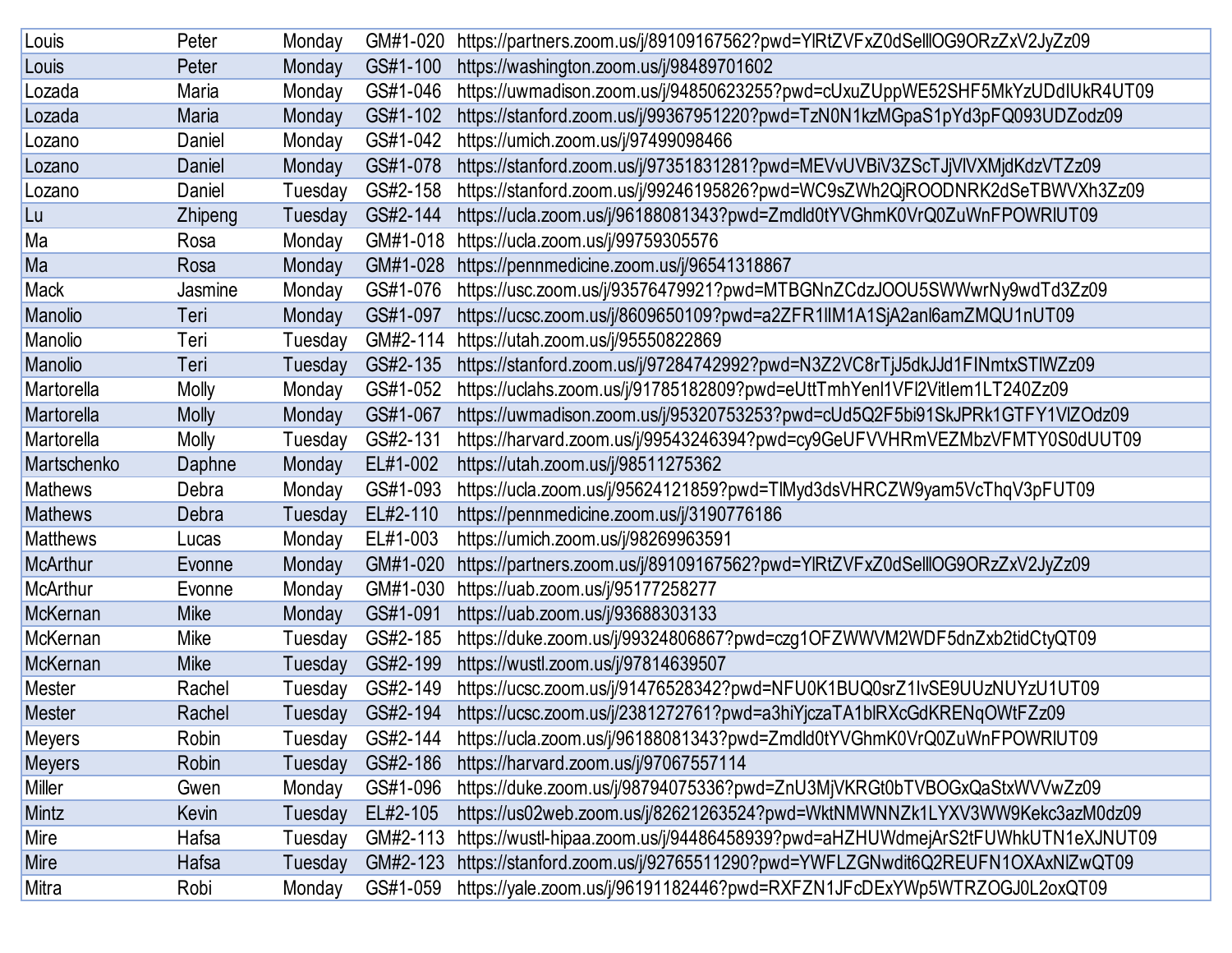| Mitra         | Robi       | Tuesday | GS#2-150 | https://ucla.zoom.us/j/95606935561                                                |
|---------------|------------|---------|----------|-----------------------------------------------------------------------------------|
| Mitra         | Robi       | Tuesday | GS#2-165 | https://umich.zoom.us/j/98156149164                                               |
| Mittendorf    | Kathleen   | Tuesday | GM#2-118 | https://pitt.zoom.us/j/94604174386                                                |
| Mittendorf    | Kathleen   | Tuesday | GS#2-138 | https://utah.zoom.us/j/91461980039                                                |
| Montelongo    | Javier     | Monday  | GM#1-016 | https://wustl-hipaa.zoom.us/j/94710123363?pwd=ZmV5QzFLc3o5VkdxOEJDSFpTc0JTZz09    |
| Montelongo    | Javier     | Monday  | GM#1-026 | https://dfci.zoom.us/j/93535933427?pwd=ejFQSjZnR25JZUs3YVhPSFRWVU9mZz09           |
| Montgomery    | Michael    | Monday  | GS#1-064 | https://us02web.zoom.us/j/88054245219?pwd=RkFsVzQ1T01NRm9KVnFGMHlhRWdUdz09        |
| Montgomery    | Michael    | Monday  | GS#1-068 | https://harvard.zoom.us/j/92020687097?pwd=NjMrdVNiellHTzBtRTFDYVZRV2ZUdz09        |
| Montgomery    | Michael    | Tuesday | GS#2-143 | https://partners.zoom.us/j/89771950987                                            |
| Mooney        | Jazlyn     | Monday  | GS#1-069 | https://uwmadison.zoom.us/j/91051813833                                           |
| Mooney        | Jazlyn     | Tuesday | GS#2-162 | https://stanford.zoom.us/j/8365344615?pwd=allOaXhFVi9tUGVvWnVDaFpoWGx5UT09        |
| Mooney        | Jazlyn     | Tuesday | GS#2-177 | https://washington.zoom.us/j/94460004194                                          |
| Moore         | Jason      | Monday  | GM#1-029 | https://wustl-hipaa.zoom.us/j/7516286314                                          |
| Moore         | Jason      | Tuesday | GS#2-133 | https://upenn.zoom.us/j/97212063019                                               |
| Moore         | Jason      | Tuesday | GS#2-174 | https://washington.zoom.us/j/98062132612                                          |
| <b>Morris</b> | Stephanie  | Tuesday | GS#2-075 | https://wustl.zoom.us/j/91566484779                                               |
| <b>Morris</b> | Stephanie  | Tuesday | GS#2-169 | https://ucsc.zoom.us/j/7131347381?pwd=QVd3MjlZRWNnMjJOSk5YTHVDcHphQT09            |
| <b>Morris</b> | Stephanie  | Tuesday | GS#2-183 | https://ucsc.zoom.us/j/97670135222?pwd=bHVlbCtlcmJ0Mjc1aDZqYjdhYU11dz09           |
| Mulaudzi      | Shandukani | Monday  | GS#1-054 | https://washington.zoom.us/j/98743596658?pwd=UG1HS0xSU2lDbU44UjJUOEZ2a1BsZz09     |
| Mulaudzi      | Shandukani | Monday  | GS#1-101 | https://stanford.zoom.us/j/94842910260?pwd=OWJVYnl1ck9xbTR5Uk1yNzRLdUJudz09       |
| Mulaudzi      | Shandukani | Tuesday | GS#2-133 | https://upenn.zoom.us/j/97212063019                                               |
| Mumphrey      | Michael    | Monday  | GM#1-020 | https://partners.zoom.us/j/89109167562?pwd=YIRtZVFxZ0dSellIOG9ORzZxV2JyZz09       |
| Mumphrey      | Michael    | Monday  | GM#1-026 | https://dfci.zoom.us/j/93535933427?pwd=ejFQSjZnR25JZUs3YVhPSFRWVU9mZz09           |
| Mumphrey      | Michael    | Tuesday | GM#2-116 | https://harvard.zoom.us/my/kdchrist?pwd=Z2JVSnNGRFU5aU9hNko0dW5PTIJoZz09          |
| Nathanson     | Katherine  | Monday  | GM#1-031 | https://broadinstitute.zoom.us/j/93056215134?pwd=TlpZMkZYWXh1bkd3MUVXd3A2b21sQT09 |
| Nathanson     | Katherine  | Monday  | GS#1-096 | https://duke.zoom.us/j/98794075336?pwd=ZnU3MjVKRGt0bTVBOGxQaStxWVVwZz09           |
| Nathanson     | Katherine  | Tuesday | GS#2-142 | https://georgetown.zoom.us/j/95244866629                                          |
| Nepper        | Julia      | Monday  | GS#1-042 | https://umich.zoom.us/j/97499098466                                               |
| Nepper        | Julia      | Monday  | GS#1-057 | https://washington.zoom.us/j/91641727766                                          |
| Nguyen        | Duyen      | Monday  | GM#1-035 | https://broadinstitute.zoom.us/j/98051788864?pwd=QlpKbzZQeDc4ckdSbFIWQlgxY3hSdz09 |
| Nguyen        | Duyen      | Monday  | GS#1-084 | https://wustl.zoom.us/j/97733923236                                               |
| Nguyen        | Duyen      | Tuesday | GS#2-135 | https://stanford.zoom.us/j/97284742992?pwd=N3Z2VC8rTjJ5dkJJd1FINmtxSTIWZz09       |
| Nguyen        | Duyen      | Tuesday | GS#2-164 | https://pennmedicine.zoom.us/j/98893191971?pwd=Vzg4NEFNSFFhYWQrL3FOcTlldTFtZz09   |
| Nguyen        | Linh       | Monday  | GS#1-067 | https://uwmadison.zoom.us/j/95320753253?pwd=cUd5Q2F5bi91SkJPRk1GTFY1VIZOdz09      |
| Nicholson     | David      | Monday  | GS#1-104 | https://utah.zoom.us/j/97469173338                                                |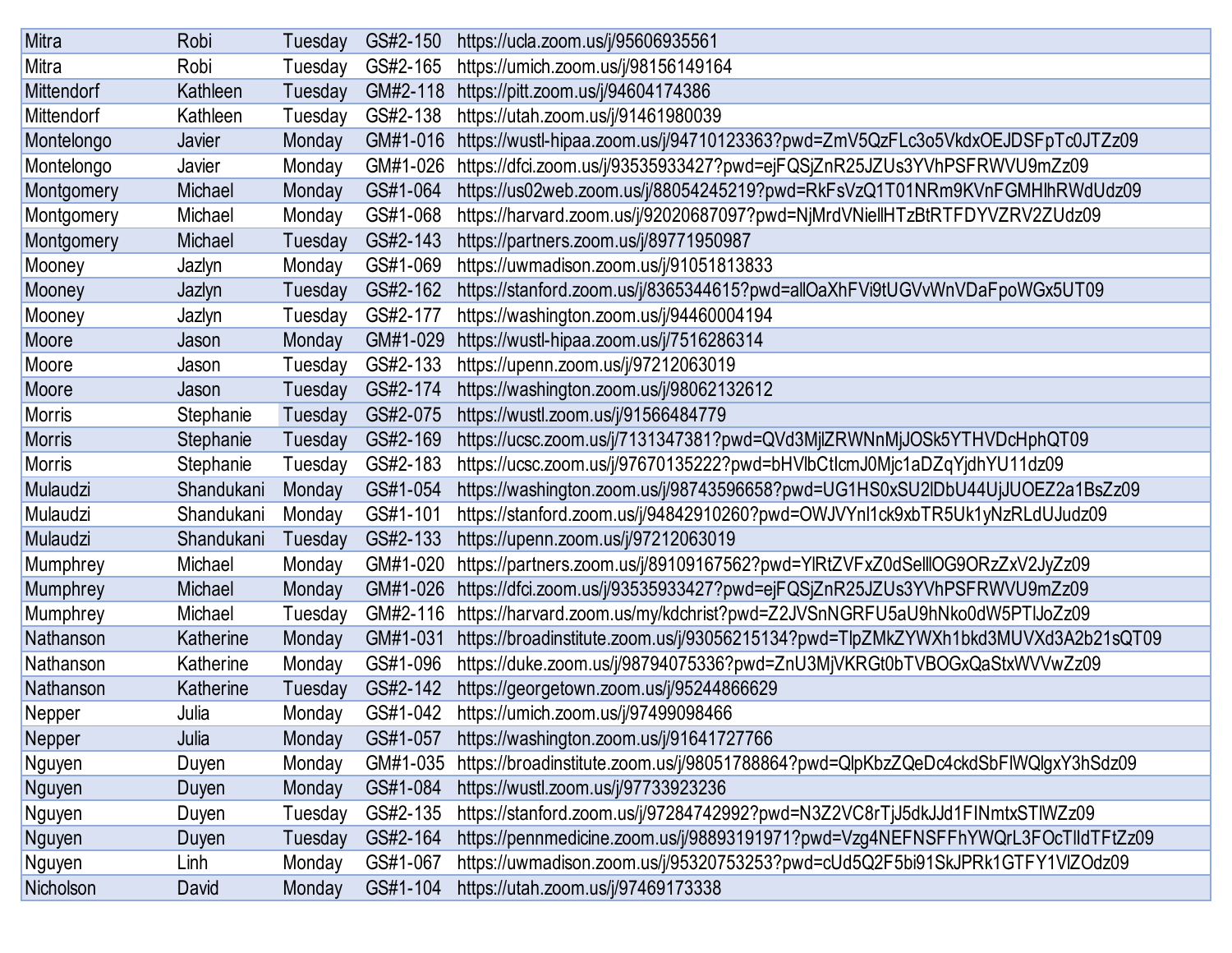| <b>Nieves</b> | Serafina       | Monday  | GS#1-068 | https://harvard.zoom.us/j/92020687097?pwd=NjMrdVNiellHTzBtRTFDYVZRV2ZUdz09        |
|---------------|----------------|---------|----------|-----------------------------------------------------------------------------------|
| Ockerman      | Frank          | Monday  | GS#1-073 | https://berkeley.zoom.us/j/91485727011                                            |
| Okamoto       | Jeffrey        | Tuesday | GS#2-160 | https://cornell.zoom.us/j/94650450625?pwd=WIVKZGRHUkhJY295dXd5Q1oydVQ1dz09        |
| Okamoto       | Jeffrey        | Tuesday | GS#2-187 | https://utah.zoom.us/j/91907604097 (Passcode: 448388)                             |
| Osby          | Krystle        | Monday  | GS#1-077 | https://ucla.zoom.us/j/95186857347?pwd=U1FvQ1hDM3FBQ0pVQ0dKZjdWTkU1QT09           |
| Owens         | Kellie         | Tuesday | EL#2-111 | https://umich.zoom.us/j/94621545621                                               |
| Pacio         | <b>Therese</b> | Monday  | GS#1-082 | https://uwmadison.zoom.us/j/95418068147                                           |
| Page          | James          | Monday  | EL#1-003 | https://umich.zoom.us/j/98269963591                                               |
| Page          | James          | Monday  | EL#1-012 | https://bcm.zoom.us/j/95817009539?pwd=MEk3akJCbTdnbFpMaTJVUzEyUGZCUT09            |
| Paolini       | Rachel         | Tuesday | GS#2-178 | https://pennmedicine.zoom.us/j/94293060197                                        |
| Park          | Peter          | Monday  | GS#1-071 | https://washington.zoom.us/j/96684022714                                          |
| Park          | Peter          | Tuesday | GS#2-165 | https://umich.zoom.us/j/98156149164                                               |
| Park          | Peter          | Tuesday | GS#2-180 | https://washington.zoom.us/j/5401530408                                           |
| Parker        | Lisa           | Tuesday | EL#2-109 | https://columbiacuimc.zoom.us/j/91228021487?pwd=TjlrbXNPd3JudE1NbjBUS0RXSHFIQT09  |
| Patel         | Roshni         | Monday  | GS#1-059 | https://yale.zoom.us/j/96191182446?pwd=RXFZN1JFcDExYWp5WTRZOGJ0L2oxQT09           |
| Paul          | Prakriti       | Monday  | GS#1-060 | https://wustl.zoom.us/j/98291769889?pwd=ZUIvRlphV0RUM29uSmx2VkNUMzVuZz09          |
| Paul          | Prakriti       | Tuesday | GS#2-139 | https://harvard.zoom.us/j/95502570302?pwd=VUljb0tWQ0ZZVEdIZ2o3SHNIdUNWZz09        |
| Paz Flores    | Claudia        | Monday  | GS#1-040 | https://uclahs.zoom.us/j/96549154946                                              |
| Paz Flores    | Claudia        | Monday  | GS#1-077 | https://ucla.zoom.us/j/95186857347?pwd=U1FvQ1hDM3FBQ0pVQ0dKZjdWTkU1QT09           |
| Paz Flores    | Claudia        | Tuesday | GS#2-157 | https://stanford.zoom.us/j/91926390952?pwd=a00wTlgrYjZQditlcnRRbmtVcFJVUT09       |
| Pazin         | Mike           | Monday  | GS#1-039 | https://upenn.zoom.us/j/93731268212                                               |
| Pazin         | Mike           | Monday  | GS#1-077 | https://ucla.zoom.us/j/95186857347?pwd=U1FvQ1hDM3FBQ0pVQ0dKZjdWTkU1QT09           |
| Pazin         | Mike           | Tuesday | GS#2-190 | https://ucla.zoom.us/j/95395607437                                                |
| Pearson       | <b>Thomas</b>  | Monday  | GM#1-033 | https://osu.zoom.us/my/alexphd?pwd=cGdUM0tTeXk5SjcwMEljNWZHR0tPdz09               |
| Pearson       | Thomas         | Monday  | GM#1-035 | https://broadinstitute.zoom.us/j/98051788864?pwd=QlpKbzZQeDc4ckdSbFIWQlgxY3hSdz09 |
| Pearson       | <b>Thomas</b>  | Tuesday | GM#2-127 | https://utah.zoom.us/j/99943917812                                                |
| Pernice       | Wolfgang       | Tuesday | GS#2-145 | https://ucsc.zoom.us/j/8275710134?pwd=VEJEVzYzaThOR3l6K2J5eDZEUXlxQT09            |
| Peters-Clarke | Trenton        | Tuesday | GS#2-173 | https://utah.zoom.us/j/94379745465                                                |
| Peters-Clarke | Trenton        | Tuesday | GS#2-199 | https://wustl.zoom.us/j/97814639507                                               |
| Peterson      | Josh           | Monday  | GM#1-028 | https://pennmedicine.zoom.us/j/96541318867                                        |
| Peterson      | Josh           | Monday  | GS#1-066 | https://pennmedicine.zoom.us/j/94963485639?pwd=dXlrc3JNUWdNR1RNNU10bG1mdWNEQT09   |
| Peterson      | Josh           | Tuesday | GS#2-200 | https://wustl.zoom.us/j/97443674440                                               |
| Peterson      | Lisa           | Monday  | GS#1-093 | https://ucla.zoom.us/j/95624121859?pwd=TlMyd3dsVHRCZW9yam5VcThqV3pFUT09           |
| Peterson      | Lisa           | Tuesday | GS#2-187 | https://utah.zoom.us/j/91907604097 (Passcode: 448388)                             |
| Peterson      | Lisa           | Tuesday | GS#2-201 | https://ucsd.zoom.us/j/4485151050                                                 |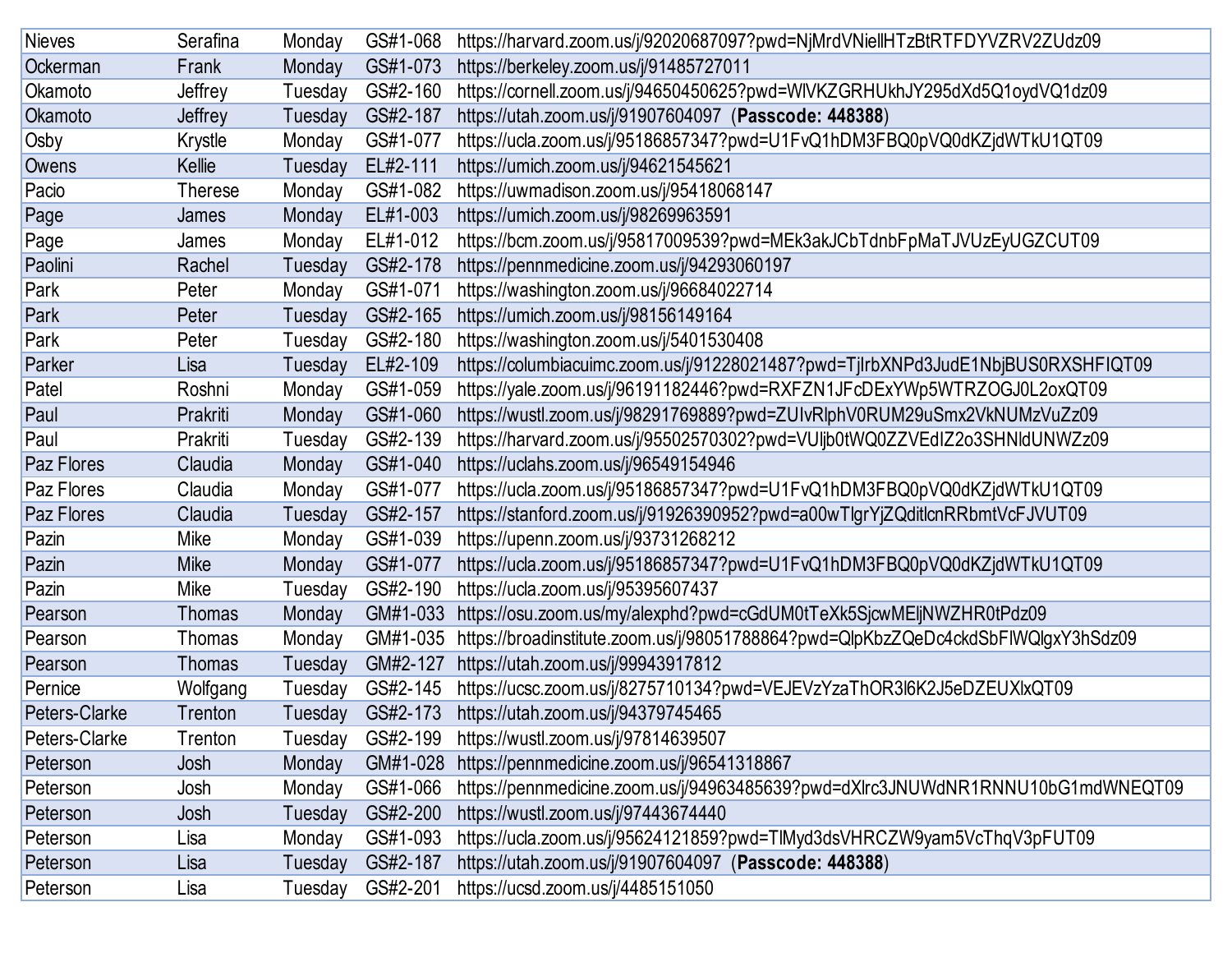| Pietrzak      | <b>Stefan</b>  | Tuesday | GS#2-171 | https://ucsc.zoom.us/j/95194201016?pwd=MHgwWFVueXNveC9USnBpdXlSYnFqUT09        |
|---------------|----------------|---------|----------|--------------------------------------------------------------------------------|
| Pietrzak      | <b>Stefan</b>  | Tuesday | GS#2-197 | https://washington.zoom.us/j/91892131010                                       |
| Pimentel      | Harold         | Monday  | GS#1-048 | https://ucla.zoom.us/j/6851313469                                              |
| Pimentel      | Harold         | Tuesday | GS#2-141 | https://princeton.zoom.us/j/93464914089                                        |
| Pimentel      | Harold         | Tuesday | GS#2-155 | https://umich.zoom.us/j/91605027892                                            |
| Pineda        | Leslie         | Monday  | GM#1-017 | https://osu.zoom.us/j/97365528182?pwd=U3gwcWx6TzdBc3BUZFdpUlUyM3ZEdz09         |
| Pineda        | Leslie         | Monday  | GM#1-023 | https://uclahs.zoom.us/j/92821407978                                           |
| Pineda        | Leslie         | Tuesday | GM#2-113 | https://wustl-hipaa.zoom.us/j/94486458939?pwd=aHZHUWdmejArS2tFUWhkUTN1eXJNUT09 |
| <b>Potts</b>  | Amanda         | Monday  | GS#1-037 | https://wustl-hipaa.zoom.us/j/94246825876                                      |
| Potts         | Amanda         | Monday  | GS#1-093 | https://ucla.zoom.us/j/95624121859?pwd=TlMyd3dsVHRCZW9yam5VcThqV3pFUT09        |
| Pruitt        | Eric           | Monday  | GM#1-030 | https://uab.zoom.us/j/95177258277                                              |
| Pruitt        | Eric           | Monday  | GS#1-094 | https://ucla.zoom.us/j/95812477411?pwd=aHliVklqWm5ScGpuTmVDWXFMUjZ4QT09        |
| Pruitt        | Eric           | Tuesday | GS#2-173 | https://utah.zoom.us/j/94379745465                                             |
| Pyke          | Alanna         | Monday  | GS#1-037 | https://wustl-hipaa.zoom.us/j/94246825876                                      |
| Pyke          | Alanna         | Monday  | GS#1-069 | https://uwmadison.zoom.us/j/91051813833                                        |
| Pyke          | Alanna         | Monday  | GS#1-085 | https://umich.zoom.us/j/6502925690                                             |
| Quaid         | Kara           | Tuesday | GS#2-180 | https://washington.zoom.us/j/5401530408                                        |
| Rahimzadeh    | Vasiliki       | Tuesday | EL#2-110 | https://pennmedicine.zoom.us/j/3190776186                                      |
| Ramos         | Erica          | Tuesday | GM#2-122 | https://us02web.zoom.us/j/81775780361?pwd=TlcycGZYN2xpdEJ5dDJZS0h6RVlkdz09     |
| Ramos         | Erica          | Tuesday | GM#2-123 | https://stanford.zoom.us/j/92765511290?pwd=YWFLZGNwdit6Q2REUFN1OXAxNIZwQT09    |
| Ranum         | Paul           | Tuesday | GM#2-113 | https://wustl-hipaa.zoom.us/j/94486458939?pwd=aHZHUWdmejArS2tFUWhkUTN1eXJNUT09 |
| Raskind       | Gregory        | Monday  | GM#1-018 | https://ucla.zoom.us/j/99759305576                                             |
| Raskind       | Gregory        | Tuesday | GM#2-114 | https://utah.zoom.us/j/95550822869                                             |
| Raskind       | Gregory        | Tuesday | GM#2-124 | https://vanderbilt.zoom.us/j/91098676759?pwd=eUhFeThQSGFoRXJ3OFRxQTg4MGR5dz09  |
| Raut          | Chinmay        | Tuesday | GS#2-159 | https://ucla.zoom.us/j/99429415398                                             |
| Raut          | Chinmay        | Tuesday | GS#2-186 | https://harvard.zoom.us/j/97067557114                                          |
| Ravalin       | <b>Matthew</b> | Monday  | GS#1-047 | https://washington.zoom.us/j/99483958372                                       |
| Ravalin       | <b>Matthew</b> | Monday  | GS#1-063 | https://washington.zoom.us/j/97070673997                                       |
| Redgrave      | Anna           | Tuesday | GS#2-158 | https://stanford.zoom.us/j/99246195826?pwd=WC9sZWh2QjROODNRK2dSeTBWVXh3Zz09    |
| Redgrave      | Anna           | Tuesday | GS#2-185 | https://duke.zoom.us/j/99324806867?pwd=czg1OFZWWVM2WDF5dnZxb2tidCtyQT09        |
| Regalado      | Samuel         | Monday  | GS#1-080 | https://wustl.zoom.us/j/95271154065                                            |
| Rehm          | Heidi          | Monday  | EL#1-003 | https://umich.zoom.us/j/98269963591                                            |
| Rehm          | Heidi          | Monday  | GM#1-026 | https://dfci.zoom.us/j/93535933427?pwd=ejFQSjZnR25JZUs3YVhPSFRWVU9mZz09        |
| Reilly        | <b>Steven</b>  | Monday  | GS#1-041 | https://uwmadison.zoom.us/j/96951450399?pwd=MVhYZ3hHWFdXWDRoTUpMT2ZHd3grZz09   |
| <b>Reilly</b> | Steven         | Monday  | GS#1-079 | https://umich.zoom.us/j/95795313755                                            |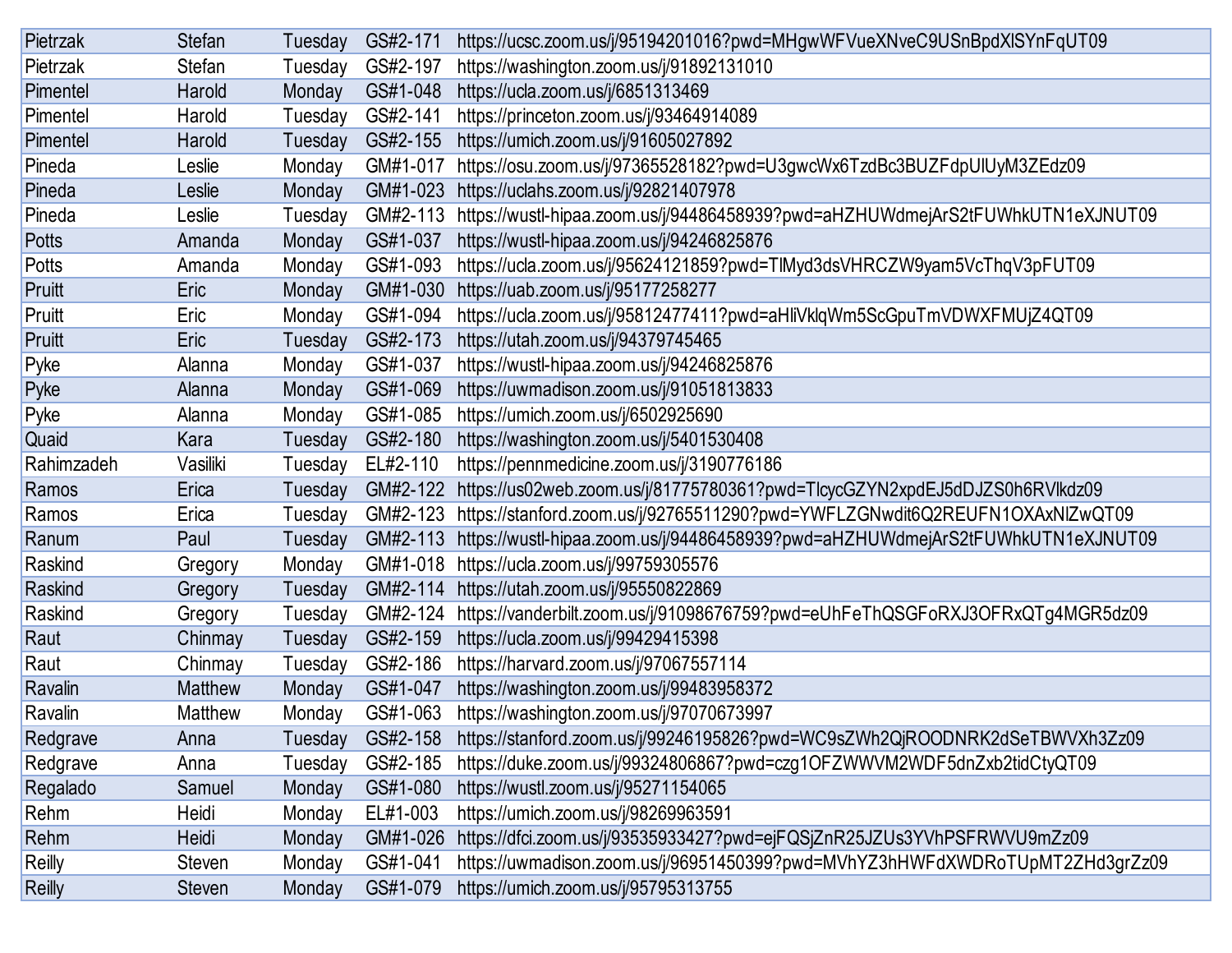| Reilly          | <b>Steven</b>   | Tuesday | GS#2-192 | https://uiowa.zoom.us/j/94474059087?pwd=MU1oZmlKUIY0ZXBDclQyQjBuYmFIQT09          |
|-----------------|-----------------|---------|----------|-----------------------------------------------------------------------------------|
| Reyna           | Diana           | Monday  | GS#1-043 | https://washington.zoom.us/j/99904769722                                          |
| Reyna           | Diana           | Monday  | GS#1-074 | https://harvard.zoom.us/my/michellemli                                            |
| Reyna           | Diana           | Tuesday | GS#2-153 | https://washington.zoom.us/j/91304628229                                          |
| <b>Richters</b> | Megan           | Monday  | GM#1-021 | https://vanderbilt.zoom.us/j/2771478423                                           |
| <b>Richters</b> | Megan           | Monday  | GM#1-031 | https://broadinstitute.zoom.us/j/93056215134?pwd=TlpZMkZYWXh1bkd3MUVXd3A2b21sQT09 |
| Rider           | Renee           | Monday  | GM#1-031 | https://broadinstitute.zoom.us/j/93056215134?pwd=TlpZMkZYWXh1bkd3MUVXd3A2b21sQT09 |
| Rider           | Renee           | Monday  | GS#1-066 | https://pennmedicine.zoom.us/j/94963485639?pwd=dXlrc3JNUWdNR1RNNU10bG1mdWNEQT09   |
| Rider           | Renee           | Tuesday | GM#2-116 | https://harvard.zoom.us/my/kdchrist?pwd=Z2JVSnNGRFU5aU9hNko0dW5PTIJoZz09          |
| Riner           | Andrea          | Monday  | GM#1-023 | https://uclahs.zoom.us/j/92821407978                                              |
| Rios            | Antonio         | Monday  | GS#1-038 | https://wustl-hipaa.zoom.us/j/93345598420?pwd=a0lKQkJ0c3BTRnNoMzhkK0RoTC9BUT09    |
| <b>Rios</b>     | Antonio         | Monday  | GS#1-070 | https://umich.zoom.us/j/97258745222                                               |
| <b>Rios</b>     | Antonio         | Tuesday | GS#2-149 | https://ucsc.zoom.us/j/91476528342?pwd=NFU0K1BUQ0srZ1lvSE9UUzNUYzU1UT09           |
| Rivera          | <b>Milagros</b> | Tuesday | GS#2-075 | https://wustl.zoom.us/j/91566484779                                               |
| Rivera          | <b>Milagros</b> | Monday  | GS#1-080 | https://wustl.zoom.us/j/95271154065                                               |
| Rivera          | <b>Milagros</b> | Tuesday | GS#2-154 | https://uwmadison.zoom.us/j/93180451147                                           |
| <b>Robbins</b>  | Ashley          | Monday  | GS#1-051 | https://stanford.zoom.us/j/98660942834?pwd=TFNFOExIMFVFYU94RzdzdGxXQVZqUT09       |
| <b>Robbins</b>  | Ashley          | Monday  | GS#1-057 | https://washington.zoom.us/j/91641727766                                          |
| <b>Roberts</b>  | Scott           | Monday  | EL#1-012 | https://bcm.zoom.us/j/95817009539?pwd=MEk3akJCbTdnbFpMaTJVUzEyUGZCUT09            |
| Roden           | Dan             | Monday  | GS#1-076 | https://usc.zoom.us/j/93576479921?pwd=MTBGNnZCdzJOOU5SWWwrNy9wdTd3Zz09            |
| Roden           | Dan             | Tuesday | GS#2-170 | https://pennmedicine.zoom.us/j/98786819033?pwd=L01qeFRIVDFkTW5rTXBpWkFrNkFnZz09   |
| Roden           | Dan             | Tuesday | GS#2-184 | https://wustl.zoom.us/j/91014773787                                               |
| Rodriguez       | Diego           | Monday  | GS#1-097 | https://ucsc.zoom.us/j/8609650109?pwd=a2ZFR1llM1A1SjA2anl6amZMQU1nUT09            |
| Rogers          | Anna            | Monday  | GS#1-043 | https://washington.zoom.us/j/99904769722                                          |
| Rogers          | Anna            | Monday  | GS#1-099 | https://us02web.zoom.us/j/9771642034?pwd=TTNJUVZ6U0dwSWlxc0ZxbG9lK1VXZz09         |
| Rokhsar         | Daniel          | Monday  | GS#1-053 | https://columbiacuimc.zoom.us/j/96358626365?pwd=OXBtWWZkN0FKMno0SGNIT1ZUQkFSZz09  |
| Rokhsar         | Daniel          | Tuesday | GS#2-145 | https://ucsc.zoom.us/j/8275710134?pwd=VEJEVzYzaThOR3l6K2J5eDZEUXlxQT09            |
| Rokhsar         | Daniel          | Tuesday | GS#2-160 | https://cornell.zoom.us/j/94650450625?pwd=WIVKZGRHUkhJY295dXd5Q1oydVQ1dz09        |
| Rowley          | Robb            | Monday  | GS#1-065 | https://uwmadison.zoom.us/j/92986857812?pwd=M1BjSIJWYW1DQTh6bEM2Vk8xSnFrdz09      |
| Rowley          | Robb            | Tuesday | GM#2-113 | https://wustl-hipaa.zoom.us/j/94486458939?pwd=aHZHUWdmejArS2tFUWhkUTN1eXJNUT09    |
| Rowley          | Robb            | Tuesday | GS#2-138 | https://utah.zoom.us/j/91461980039                                                |
| Ruiz            | Micaela         | Monday  | GS#1-084 | https://wustl.zoom.us/j/97733923236                                               |
| Rush            | Craig           | Monday  | GM#1-024 | https://stanford.zoom.us/j/95797806107?pwd=aDFKeG9raUNHTmh1aUdGcGpsM1dXZz09       |
| Rush            | Craig           | Monday  | GS#1-040 | https://uclahs.zoom.us/j/96549154946                                              |
| Sadeghpour      | Azita           | Monday  | GM#1-036 | https://utah.zoom.us/j/95702417356                                                |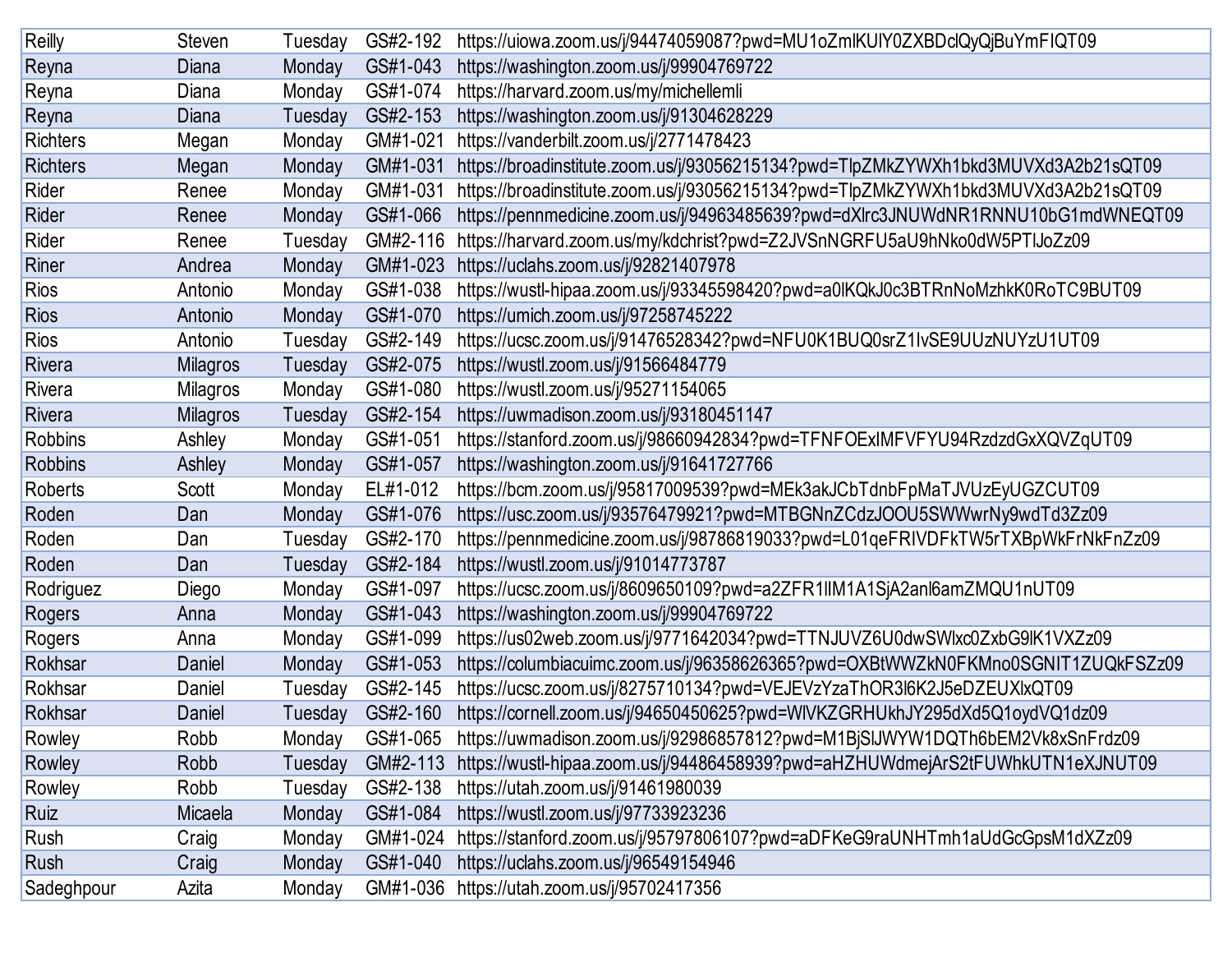| Sadeghpour    | Azita          | Tuesday | GM#2-122 | https://us02web.zoom.us/j/81775780361?pwd=TlcycGZYN2xpdEJ5dDJZS0h6RVlkdz09        |
|---------------|----------------|---------|----------|-----------------------------------------------------------------------------------|
| Sadhu         | Meru           | Monday  | GS#1-083 | https://uwmadison.zoom.us/j/98021857967?pwd=T3kvUTZSeWt1RnhGcjVRRW1xSVd5QT09      |
| Sadhu         | Meru           | Monday  | GS#1-102 | https://stanford.zoom.us/j/99367951220?pwd=TzN0N1kzMGpaS1pYd3pFQ093UDZodz09       |
| Sadhu         | Meru           | Tuesday | GS#2-196 | https://princeton.zoom.us/j/4920768166                                            |
| Sanford       | Eric           | Monday  | GS#1-050 | https://washington.zoom.us/j/96455700059                                          |
| Santaliz      | Irania         | Tuesday | GM#2-121 | https://washington.zoom.us/j/7964784689                                           |
| Sasani        | <b>Thomas</b>  | Monday  | GS#1-039 | https://upenn.zoom.us/j/93731268212                                               |
| Sasani        | Thomas         | Monday  | GS#1-055 | https://zoom.us/j/91576090986?pwd=a3J2NG1BWGgvMU0vY1dPUzdJR05wQT09                |
| Schimke       | Kayla          | Monday  | GS#1-064 | https://us02web.zoom.us/j/88054245219?pwd=RkFsVzQ1T01NRm9KVnFGMHlhRWdUdz09        |
| Schmidt       | Alina          | Monday  | GS#1-093 | https://ucla.zoom.us/j/95624121859?pwd=TlMyd3dsVHRCZW9yam5VcThqV3pFUT09           |
| Schwartz      | David          | Monday  | GS#1-079 | https://umich.zoom.us/j/95795313755                                               |
| Schwartz      | David          | Tuesday | GS#2-175 | https://stanford.zoom.us/j/92304080748?pwd=UmpSd3dKNVdObHQrcWVnNHpDWTM2dz09       |
| Schwartz      | David          | Tuesday | GS#2-187 | https://utah.zoom.us/j/91907604097 (Passcode: 448388)                             |
| Seiger-Jones  | Ashley         | Monday  | GM#1-028 | https://pennmedicine.zoom.us/j/96541318867                                        |
| Seiger-Jones  | Ashley         | Monday  | GS#1-099 | https://us02web.zoom.us/j/9771642034?pwd=TTNJUVZ6U0dwSWlxc0ZxbG9lK1VXZz09         |
| Sen           | Shurjo         | Monday  | GS#1-052 | https://uclahs.zoom.us/j/91785182809?pwd=eUttTmhYenl1VFl2Vitlem1LT240Zz09         |
| Sen           | Shurjo         | Tuesday | GS#2-144 | https://ucla.zoom.us/j/96188081343?pwd=Zmdld0tYVGhmK0VrQ0ZuWnFPOWRIUT09           |
| Sen           | Shurjo         | Tuesday | GS#2-159 | https://ucla.zoom.us/j/99429415398                                                |
| Serrato Marks | Gabi           | Monday  | EL#1-004 | https://zoom.us/j/92193817930                                                     |
| Shaw          | Alan           | Tuesday | GS#2-134 | https://harvard.zoom.us/j/97057032502?pwd=ZmJFZHIGSDI6VE13blZuczhwSlZodz09        |
| Shaw          | Alan           | Tuesday | GS#2-154 | https://uwmadison.zoom.us/j/93180451147                                           |
| Shen          | Lilian         | Monday  | GM#1-022 | https://utah.zoom.us/j/94009350892                                                |
| <b>Shen</b>   | Lilian         | Monday  | GS#1-100 | https://washington.zoom.us/j/98489701602                                          |
| Shew          | Colin          | Tuesday | GS#2-147 | https://wustl.zoom.us/j/5865397983?pwd=K1pGdkx5TFBIelBZT2dlanJsK1RJUT09           |
| Shew          | Colin          | Tuesday | GS#2-192 | https://uiowa.zoom.us/j/94474059087?pwd=MU1oZmlKUIY0ZXBDclQyQjBuYmFIQT09          |
| Shi           | Melody         | Monday  | GS#1-046 | https://uwmadison.zoom.us/j/94850623255?pwd=cUxuZUppWE52SHF5MkYzUDdIUkR4UT09      |
| Shi           | Melody         | Monday  | GS#1-062 | https://stanford.zoom.us/j/93205975866?pwd=MkNHUEc0c2FodkFFd1Q1RXQ1ZWI3Zz09       |
| Shulgina      | Yekaterina     | Tuesday | GS#2-136 | https://ucla.zoom.us/j/92069445290                                                |
| Shulgina      | Yekaterina     | Tuesday | GS#2-179 | https://broadinstitute.zoom.us/j/99227687937?pwd=Z0lpYmdNSzREUFRsR0xRUVdBNnBIZz09 |
| Siddiq        | Mohammad       | Tuesday | GS#2-133 | https://upenn.zoom.us/j/97212063019                                               |
| Siddiq        | Mohammad       | Tuesday | GS#2-151 | https://stanford.zoom.us/j/98895825321?pwd=OG8xYm44cU4xOFJxQjRtTINSZDk5QT09       |
| Sidow         | Arend          | Monday  | GS#1-068 | https://harvard.zoom.us/j/92020687097?pwd=NjMrdVNiellHTzBtRTFDYVZRV2ZUdz09        |
| Sidow         | Arend          | Tuesday | GS#2-161 | https://harvard.zoom.us/j/98899632731?pwd=aHpMendPWFIxanhqR2x4YUdjNTJuQT09        |
| Sidow         | Arend          | Tuesday | GS#2-176 | https://stanford.zoom.us/j/97226696999?pwd=b3NoRUN2ckk4ZDJ4cjR1czY4LzQxdz09       |
| Sie           | <b>Brandon</b> | Monday  | GM#1-024 | https://stanford.zoom.us/j/95797806107?pwd=aDFKeG9raUNHTmh1aUdGcGpsM1dXZz09       |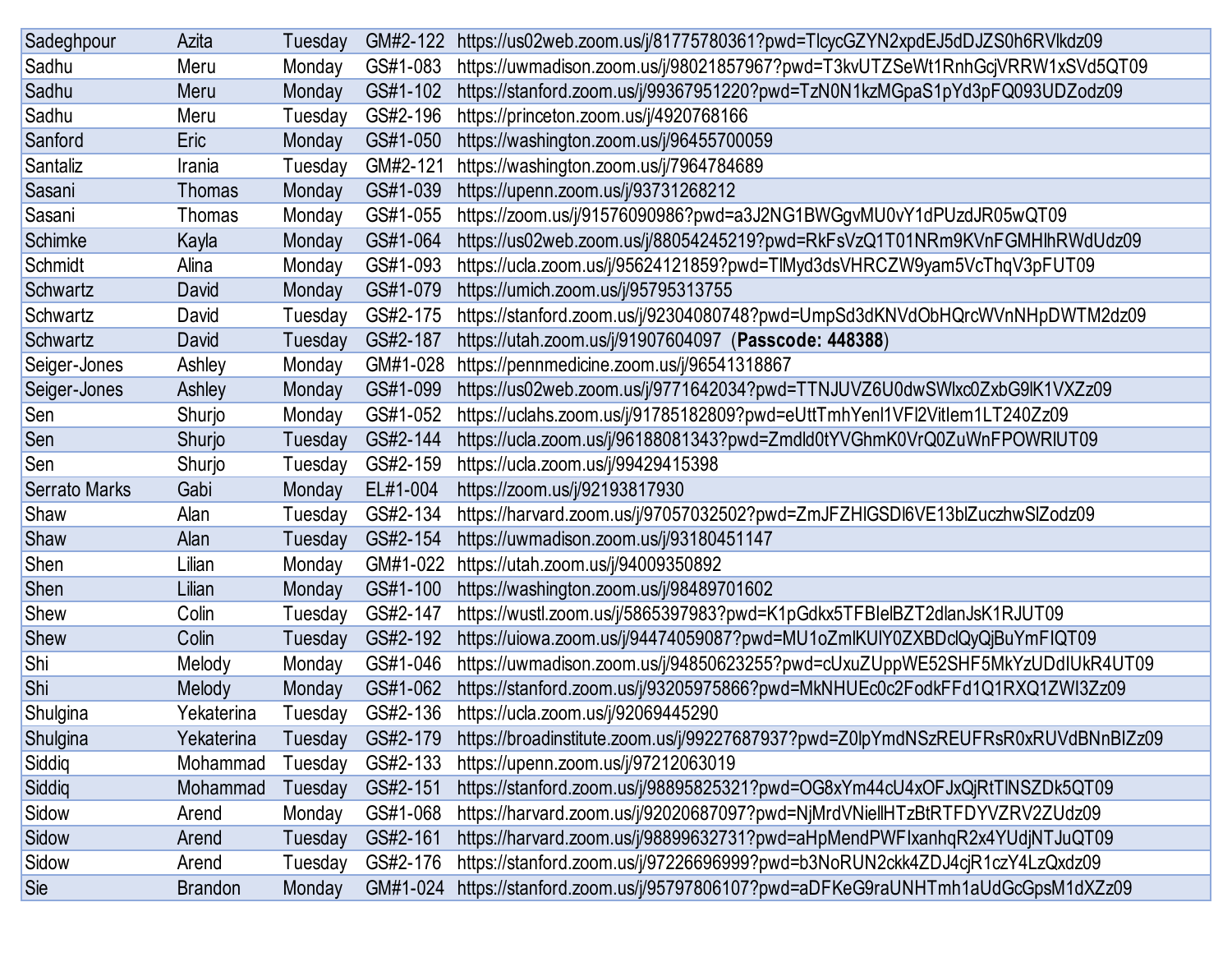| Sie            | <b>Brandon</b> | Monday  | GS#1-101 | https://stanford.zoom.us/j/94842910260?pwd=OWJVYnl1ck9xbTR5Uk1yNzRLdUJudz09     |
|----------------|----------------|---------|----------|---------------------------------------------------------------------------------|
| <b>Skeath</b>  | Jim            | Monday  | GS#1-089 | https://harvard.zoom.us/j/98907970588?pwd=NU1XelB5anZXK2xiaG1JOURQRS9VUT09      |
| <b>Skeath</b>  | Jim            | Tuesday | GS#2-183 | https://ucsc.zoom.us/j/97670135222?pwd=bHVlbCtlcmJ0Mjc1aDZqYjdhYU11dz09         |
| <b>Skeath</b>  | Jim            | Tuesday | GS#2-197 | https://washington.zoom.us/j/91892131010                                        |
| Slam           | Celine         | Monday  | GS#1-079 | https://umich.zoom.us/j/95795313755                                             |
| Slattum        | Gloria         | Monday  | GS#1-090 | https://umich.zoom.us/j/6553260412                                              |
| Slattum        | Gloria         | Tuesday | GS#2-184 | https://wustl.zoom.us/j/91014773787                                             |
| Slattum        | Gloria         | Tuesday | GS#2-198 | https://pennmedicine.zoom.us/j/96422559349?pwd=dzltVi9Xc002d0h1NGpzOVZGZTZ0Zz09 |
| Smith          | Hadley         | Tuesday | EL#2-111 | https://umich.zoom.us/j/94621545621                                             |
| Smithson       | Mary           | Tuesday | GS#2-136 | https://ucla.zoom.us/j/92069445290                                              |
| Smithson       | Mary           | Tuesday | GS#2-191 | https://umich.zoom.us/j/95608806606                                             |
| Smoller        | Jordan         | Monday  | GM#1-020 | https://partners.zoom.us/j/89109167562?pwd=YlRtZVFxZ0dSelllOG9ORzZxV2JyZz09     |
| Smoller        | Jordan         | Monday  | GS#1-085 | https://umich.zoom.us/j/6502925690                                              |
| Smoller        | Jordan         | Tuesday | GS#2-136 | https://ucla.zoom.us/j/92069445290                                              |
| Sofia          | Heidi          | Tuesday | GM#2-127 | https://utah.zoom.us/j/99943917812                                              |
| Sofia          | Heidi          | Tuesday | GM#2-128 | https://ufl.zoom.us/j/99303759652?pwd=dGNzSTVIYzNLekNKVWg2c0Y0WDNzUT09          |
| Soldner        | John           | Tuesday | GM#2-117 | https://duke.zoom.us/j/95094387307?pwd=QVIHcTJCRXozd1d0d1oxaDZuRXFxQT09         |
| Soldner        | John           | Tuesday | GS#2-137 | https://washington.zoom.us/j/95613110793                                        |
| Somolinos      | Sebastian      | Tuesday | GS#2-135 | https://stanford.zoom.us/j/97284742992?pwd=N3Z2VC8rTjJ5dkJJd1FINmtxSTIWZz09     |
| Somolinos      | Sebastian      | Tuesday | GS#2-180 | https://washington.zoom.us/j/5401530408                                         |
| Soto           | Luisangely     | Monday  | GS#1-094 | https://ucla.zoom.us/j/95812477411?pwd=aHliVklqWm5ScGpuTmVDWXFMUjZ4QT09         |
| <b>Speck</b>   | Hayden         | Tuesday | GS#2-152 | https://bcm.zoom.us/j/8796139096                                                |
| <b>Speck</b>   | Hayden         | Tuesday | GS#2-197 | https://washington.zoom.us/j/91892131010                                        |
| Spence         | Jeffrey        | Monday  | GS#1-041 | https://uwmadison.zoom.us/j/96951450399?pwd=MVhYZ3hHWFdXWDRoTUpMT2ZHd3grZz09    |
| Spence         | Jeffrey        | Monday  | GS#1-058 | https://washington.zoom.us/j/98395003989                                        |
| Spendlove      | Sarah          | Tuesday | GS#2-193 | https://wustl.zoom.us/j/96376248427?pwd=eUJMQWR4eWtrM09VQVArVmRZdVZ1Zz09        |
| Spicer         | Paul           | Monday  | EL#1-011 | https://utah-health.zoom.us/j/97177967504?pwd=Z1FIVEZtUnBOTkEvZ1g5OEEzT0ZrUT09  |
| <b>Steed</b>   | Annamarie      | Tuesday | GS#2-169 | https://ucsc.zoom.us/j/7131347381?pwd=QVd3MjlZRWNnMjJOSk5YTHVDcHphQT09          |
| <b>Steed</b>   | Annamarie      | Tuesday | GS#2-195 | https://ucsc.zoom.us/j/96364514374?pwd=cHFGWnhjbExwNEdoZ1V0alVYdzhQZz09         |
| <b>Stern</b>   | Alexandra      | Monday  | EL#1-002 | https://utah.zoom.us/j/98511275362                                              |
| Stern          | Alexandra      | Tuesday | EL#2-008 | https://zoom.us/j/99231328284                                                   |
| <b>Stevens</b> | Ana            | Monday  | GM#1-036 | https://utah.zoom.us/j/95702417356                                              |
| <b>Stevens</b> | Ana            | Monday  | GS#1-048 | https://ucla.zoom.us/j/6851313469                                               |
| <b>Stevens</b> | Ana            | Tuesday | GM#2-128 | https://ufl.zoom.us/j/99303759652?pwd=dGNzSTVIYzNLekNKVWg2c0Y0WDNzUT09          |
| <b>Stewart</b> | Edward         | Monday  | EL#1-006 | https://vanderbilt.zoom.us/j/93255898737?pwd=RIVkbEM1djIrSXQ2QmR2YmRZZ003dz09   |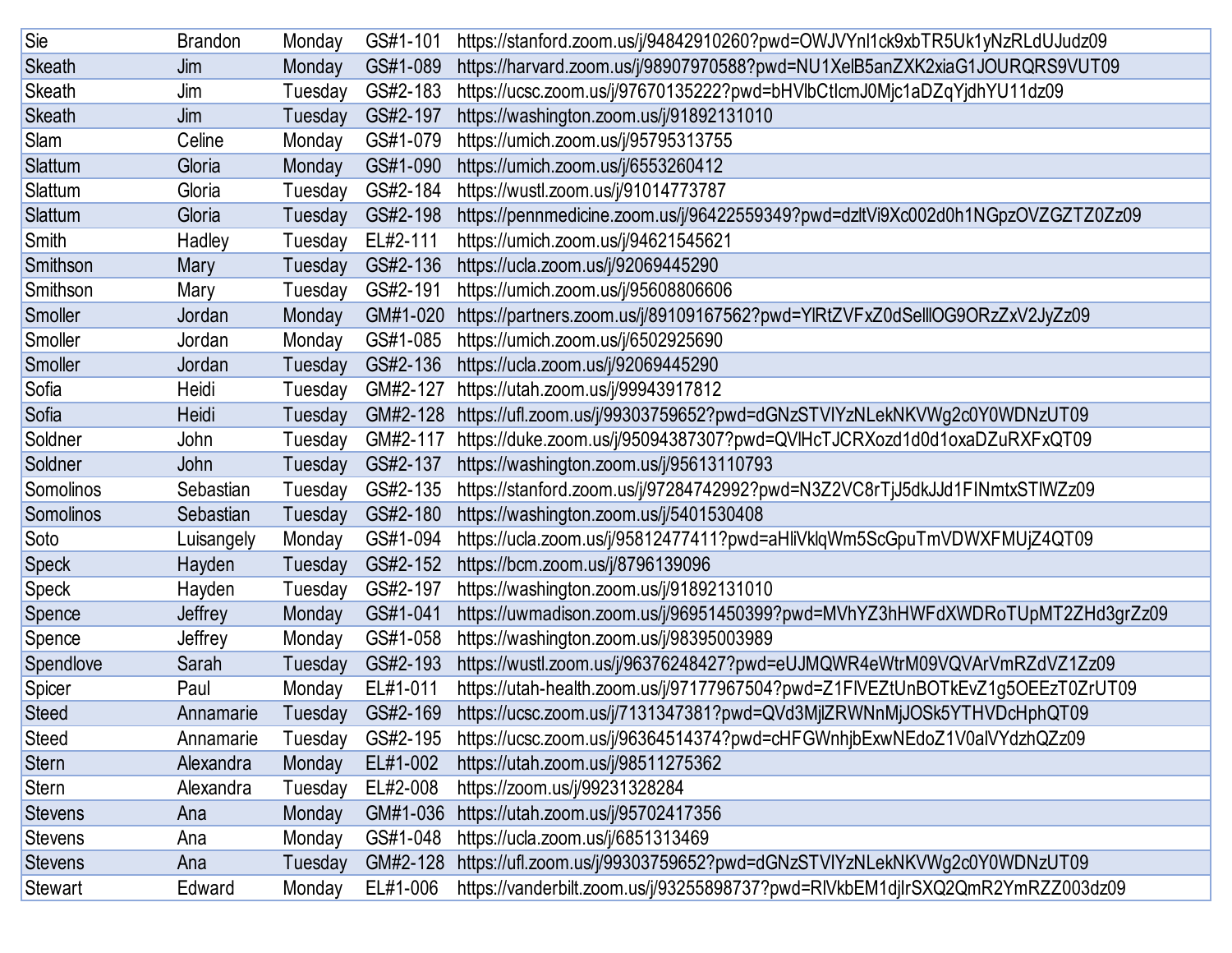| <b>Stewart</b>  | Edward       | Tuesday | EL#2-109 | https://columbiacuimc.zoom.us/j/91228021487?pwd=TjlrbXNPd3JudE1NbjBUS0RXSHFIQT09 |
|-----------------|--------------|---------|----------|----------------------------------------------------------------------------------|
| <b>Stewart</b>  | Edward       | Tuesday | EL#2-111 | https://umich.zoom.us/j/94621545621                                              |
| <b>Storey</b>   | John         | Monday  | GS#1-052 | https://uclahs.zoom.us/j/91785182809?pwd=eUttTmhYenl1VFl2Vitlem1LT240Zz09        |
| Storey          | John         | Monday  | GS#1-089 | https://harvard.zoom.us/j/98907970588?pwd=NU1XelB5anZXK2xiaG1JOURQRS9VUT09       |
| <b>Storey</b>   | John         | Tuesday | GS#2-132 | https://osu.zoom.us/j/96263197551?pwd=UjlZUzZLRkVpQzZ6NGhPaHZDY3Bvdz09           |
| Strouse         | Kari         | Tuesday | GS#2-131 | https://harvard.zoom.us/j/99543246394?pwd=cy9GeUFVVHRmVEZMbzVFMTY0S0dUUT09       |
| <b>Strouse</b>  | Kari         | Tuesday | GS#2-176 | https://stanford.zoom.us/j/97226696999?pwd=b3NoRUN2ckk4ZDJ4cjR1czY4LzQxdz09      |
| <b>Stuart</b>   | Tim          | Monday  | GS#1-061 | https://uwmadison.zoom.us/j/98029855554?pwd=YmF3eDZJRUhrSjRTVUU1MEVacS9RQT09     |
| <b>Stuart</b>   | Tim          | Tuesday | GS#2-153 | https://washington.zoom.us/j/91304628229                                         |
| <b>Stuart</b>   | Tim          | Tuesday | GS#2-169 | https://ucsc.zoom.us/j/7131347381?pwd=QVd3MjlZRWNnMjJOSk5YTHVDcHphQT09           |
| Tabery          | James        | Monday  | EL#1-007 | https://JHUBlueJays.zoom.us/j/2316364251                                         |
| <b>Talsness</b> | Dana         | Monday  | GS#1-086 | https://umich.zoom.us/j/98031477857 (Passcode: 747769)                           |
| <b>Talsness</b> | Dana         | Tuesday | GS#2-129 | https://bcm.zoom.us/j/91422393747?pwd=TzRPYk1QYkZpMTFUWFRkdUFiejRWUT09           |
| <b>Talsness</b> | Dana         | Tuesday | GS#2-199 | https://wustl.zoom.us/j/97814639507                                              |
| Tang            | Alison       | Tuesday | GS#2-155 | https://umich.zoom.us/j/91605027892                                              |
| Tang            | Alison       | Tuesday | GS#2-199 | https://wustl.zoom.us/j/97814639507                                              |
| Tellez          | Liana        | Tuesday | GM#2-114 | https://utah.zoom.us/j/95550822869                                               |
| Tellez          | Liana        | Tuesday | GM#2-124 | https://vanderbilt.zoom.us/j/91098676759?pwd=eUhFeThQSGFoRXJ3OFRxQTg4MGR5dz09    |
| <b>Thiel</b>    | Daniel       | Monday  | EL#1-001 | https://wustl-hipaa.zoom.us/j/94848167839                                        |
| Thiel           | Daniel       | Monday  | EL#1-002 | https://utah.zoom.us/j/98511275362                                               |
| <b>Thiel</b>    | Daniel       | Tuesday | EL#2-108 | https://stanford.zoom.us/j/95701330635?pwd=QkEvTWxTSERHNUcrRnNLOTFGc3Zldz09      |
| Thistlethwaite  | William      | Tuesday | GS#2-142 | https://georgetown.zoom.us/j/95244866629                                         |
| Thistlethwaite  | William      | Tuesday | GS#2-187 | https://utah.zoom.us/j/91907604097 (Passcode: 448388)                            |
| Thomas          | Cameron      | Tuesday | GM#2-115 | https://ucsd.zoom.us/j/95011706155?pwd=M2kraWNFUHRpeHFrRU1jTTZ0MHZIUT09          |
| Thompson        | <b>Mike</b>  | Monday  | GS#1-061 | https://uwmadison.zoom.us/j/98029855554?pwd=YmF3eDZJRUhrSjRTVUU1MEVacS9RQT09     |
| Thornlow        | <b>Bryan</b> | Tuesday | GS#2-153 | https://washington.zoom.us/j/91304628229                                         |
| Thornlow        | <b>Bryan</b> | Tuesday | GS#2-198 | https://pennmedicine.zoom.us/j/96422559349?pwd=dzltVi9Xc002d0h1NGpzOVZGZTZ0Zz09  |
| tinoco          | julio        | Monday  | GS#1-040 | https://uclahs.zoom.us/j/96549154946                                             |
| tinoco          | julio        | Monday  | GS#1-096 | https://duke.zoom.us/j/98794075336?pwd=ZnU3MjVKRGt0bTVBOGxQaStxWVVwZz09          |
| Tonnies         | Jackson      | Tuesday | GS#2-163 | https://umich.zoom.us/j/9614898571                                               |
| Tonnies         | Jackson      | Tuesday | GS#2-190 | https://ucla.zoom.us/j/95395607437                                               |
| Tran            | Lam          | Monday  | GS#1-075 | https://wustl.zoom.us/s/94499398594                                              |
| Trinidad        | Grace        | Monday  | EL#1-006 | https://vanderbilt.zoom.us/j/93255898737?pwd=RIVkbEM1djlrSXQ2QmR2YmRZZ003dz09    |
| Tsukahara       | Katharine    | Monday  | GM#1-016 | https://wustl-hipaa.zoom.us/j/94710123363?pwd=ZmV5QzFLc3o5VkdxOEJDSFpTc0JTZz09   |
| Tsukahara       | Katharine    | Monday  | GS#1-081 | https://columbiacuimc.zoom.us/j/95044036569?pwd=YjNJTEsyTys1cjZpQTBiZkRCMldqUT09 |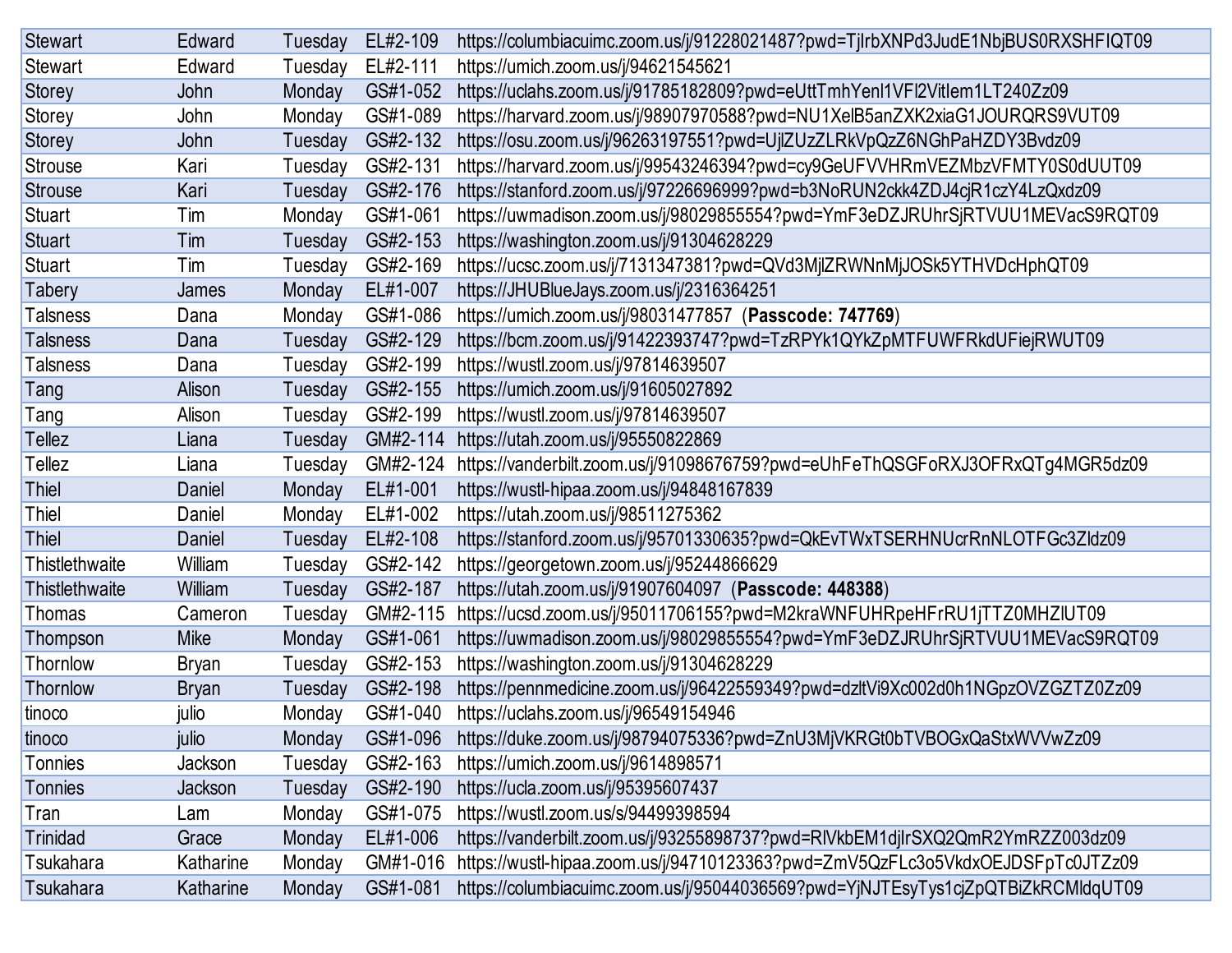| Tyler             | Scott        | Monday  | GS#1-065 | https://uwmadison.zoom.us/j/92986857812?pwd=M1BjSIJWYW1DQTh6bEM2Vk8xSnFrdz09     |
|-------------------|--------------|---------|----------|----------------------------------------------------------------------------------|
| Ungar             | Rachel       | Tuesday | GS#2-145 | https://ucsc.zoom.us/j/8275710134?pwd=VEJEVzYzaThOR3l6K2J5eDZEUXlxQT09           |
| Ungar             | Rachel       | Tuesday | GS#2-190 | https://ucla.zoom.us/j/95395607437                                               |
| Valbuena          | Raeline      | Monday  | GS#1-065 | https://uwmadison.zoom.us/j/92986857812?pwd=M1BjSIJWYW1DQTh6bEM2Vk8xSnFrdz09     |
| Valbuena          | Raeline      | Tuesday | GS#2-144 | https://ucla.zoom.us/j/96188081343?pwd=Zmdld0tYVGhmK0VrQ0ZuWnFPOWRIUT09          |
| Van Bortle        | Kevin        | Tuesday | GS#2-132 | https://osu.zoom.us/j/96263197551?pwd=UjlZUzZLRkVpQzZ6NGhPaHZDY3Bvdz09           |
| Van Bortle        | Kevin        | Tuesday | GS#2-152 | https://bcm.zoom.us/j/8796139096                                                 |
| Vargas            | Rhiannon     | Monday  | GS#1-088 | https://ucdavis.zoom.us/j/94071565363                                            |
| <b>Velez Ruiz</b> | Gisselle     | Monday  | GS#1-088 | https://ucdavis.zoom.us/j/94071565363                                            |
| <b>Velez Ruiz</b> | Gisselle     | Tuesday | GS#2-182 | https://washington.zoom.us/j/97770153031?pwd=bnUrTDR6Qzd2Qm8wUmFKUjdMQTBzdz09    |
| <b>Velez Ruiz</b> | Gisselle     | Tuesday | GS#2-196 | https://princeton.zoom.us/j/4920768166                                           |
| <b>Voitiuk</b>    | Kateryna     | Monday  | GS#1-065 | https://uwmadison.zoom.us/j/92986857812?pwd=M1BjSIJWYW1DQTh6bEM2Vk8xSnFrdz09     |
| Vu                | Thy          | Monday  | GM#1-023 | https://uclahs.zoom.us/j/92821407978                                             |
| Vu                | Thy          | Monday  | GM#1-029 | https://wustl-hipaa.zoom.us/j/7516286314                                         |
| Vu                | Thy          | Tuesday | GM#2-119 | https://duke.zoom.us/j/97094486309                                               |
| Wachira           | Meghan       | Monday  | GS#1-058 | https://washington.zoom.us/j/98395003989                                         |
| Wachira           | Meghan       | Tuesday | GS#2-137 | https://washington.zoom.us/j/95613110793                                         |
| Waller            | Shamari      | Monday  | GS#1-071 | https://washington.zoom.us/j/96684022714                                         |
| Wang              | <b>Bruce</b> | Monday  | GS#1-054 | https://washington.zoom.us/j/98743596658?pwd=UG1HS0xSU2lDbU44UjJUOEZ2a1BsZz09    |
| Wang              | Lily         | Monday  | GS#1-053 | https://columbiacuimc.zoom.us/j/96358626365?pwd=OXBtWWZkN0FKMno0SGNIT1ZUQkFSZz09 |
| Wang              | Lily         | Tuesday | GS#2-132 | https://osu.zoom.us/j/96263197551?pwd=UjlZUzZLRkVpQzZ6NGhPaHZDY3Bvdz09           |
| <b>Waples</b>     | Ryan         | Monday  | GS#1-038 | https://wustl-hipaa.zoom.us/j/93345598420?pwd=a0IKQkJ0c3BTRnNoMzhkK0RoTC9BUT09   |
| Waples            | Ryan         | Monday  | GS#1-053 | https://columbiacuimc.zoom.us/j/96358626365?pwd=OXBtWWZkN0FKMno0SGNIT1ZUQkFSZz09 |
| Washington        | Megan        | Tuesday | GM#2-112 | https://umich.zoom.us/j/94505741710                                              |
| Washington        | Megan        | Tuesday | GM#2-122 | https://us02web.zoom.us/j/81775780361?pwd=TlcycGZYN2xpdEJ5dDJZS0h6RVlkdz09       |
| <b>Weeks</b>      | Samantha     | Monday  | GM#1-021 | https://vanderbilt.zoom.us/j/2771478423                                          |
| Weeks             | Samantha     | Monday  | GS#1-071 | https://washington.zoom.us/j/96684022714                                         |
| <b>Weeks</b>      | Samantha     | Tuesday | GS#2-140 | https://wustl.zoom.us/j/91591139443                                              |
| Wetterstrand      | <b>Kris</b>  | Monday  | GS#1-046 | https://uwmadison.zoom.us/j/94850623255?pwd=cUxuZUppWE52SHF5MkYzUDdIUkR4UT09     |
| Wetterstrand      | <b>Kris</b>  | Monday  | GS#1-084 | https://wustl.zoom.us/j/97733923236                                              |
| Wetterstrand      | <b>Kris</b>  | Tuesday | GS#2-197 | https://washington.zoom.us/j/91892131010                                         |
| Whatley           | Alexander    | Monday  | GS#1-042 | https://umich.zoom.us/j/97499098466                                              |
| Whatley           | Alexander    | Monday  | GS#1-098 | https://princeton.zoom.us/j/99069959677                                          |
| White             | Peggy        | Monday  | GS#1-087 | https://berkeley.zoom.us/j/94143979933?pwd=bnhkUkhwLzRDZnNyK1RaZ1l3cVJCUT09      |
| White             | Peggy        | Tuesday | GS#2-180 | https://washington.zoom.us/j/5401530408                                          |